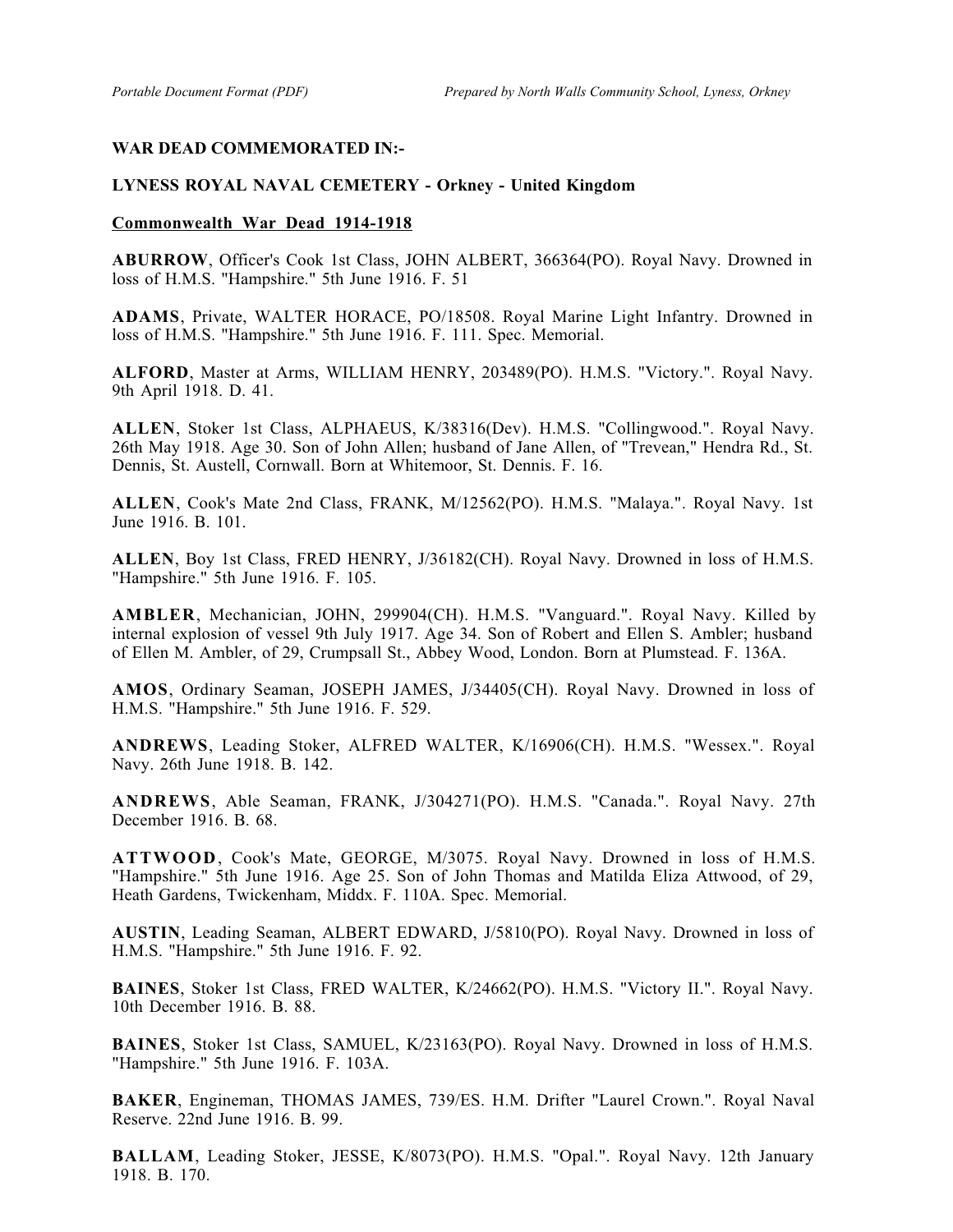**BALLARD**, Blacksnith, ROBERT GEORGE, 346630(P0) Royal Navy Drowned in loss of H M S. "Hampshire." 5th June 1916. F. 52.

**BANCROFT**, Able Seaman, ISAAC, 216601(CH). Royal Navy. Drowned in loss of H.M.S. "Hampshire." 5th June 1916. F. 38A.

**BARNARD**, Painter 1st Class, JAMES EDWARD T., 341857(PO). Royal Navy. Drowned in loss of H.M.S. "Hampshire." 5th June 1916. Age 38. Husband of L. L. Barnard, of 21, South Rd., Buckland, Portsmouth. F. 30.

**BARRY**, Able Seaman, JAMES, 236138(Dev). H.M.S. "Peyton.". Royal Navy. 6th July 1918. O. 17.

**BARTLETT**, Ordinary Seaman, ALBERT PERCY, J/42015(CH). H.M.S. "Opal.". Royal Navy. Drowned 12th January 1918. Age 18. Son of Elizabeth and Alfred Bartlett, of 9, Oxford Court, Oxford St., London Rd., Brighton. B. 157.

**BARTLETT**, Able Seaman, GEORGE, Sussex 4/172. Royal Naval Volunteer Reserve. Drowned in loss of H.M.S. "Hampshire." 5th June 1916. F. 66.

**BARTLETT**, Stoker 1st Class, GEORGE NORMAN, K/22990(Dev). H.M.S. "Erin.". Royal Navy. 4th June 1917. Age 22. Son of the late John Henry and Sarah Ann Bartlett. Born at Devonport. B. 53.

**BEESTON**, Able Seaman, GEORGE STANLEY, J/14129(PO). Royal Navy. Drowned in loss of H.M.S. "Hampshire." 5th June 1916. F. 99.

**BENNETT**, Officer's Steward 2nd Class, JAMES JOHN, L/5223(CH). H.M.S. "Leander.". Royal Navy. 9th March 1917.B.60.

**BENNETT**, Able Seaman, LISTER STONE, Sussex 5/112. Royal Naval Volunteer Reserve. Drowned in loss of H.M.S. "Hampshire." 5th June 1916. F. 69.

**BENNETT**, Engine Room Artificer 4th Class, WESLEY BRAMWELL, M/26883(PO). H.M.S. "Narborough.". Royal Navy. 12th January 1918. B. 1922.

**BERRIMAN**, Gunner, WILLIAM, RMA/10689. H.M.S. "Lion.". Royal Marine Artillery. 1st May 1919. C.29.

**BETTS**, Armourer's Crew, ERNEST JOHN WILLIAM, M/2897(PO). H.M.S. "Alcantara.". Royal Navy. 29th February 1916. Age 24. Son of John and Grace M. Betts, of Chancery Place, Writtle, Chelmsford, Essex. B. 27.

**BINSTEAD**, Able Seaman, CHARLES HENRY, 169865. H.M.S. "Barham.". Royal Naval Reserve. Died of wounds 31st May 1916. Age 38. Son of Charles and Sarah Binstead, husband of Elizabeth Alice Binstead, of 180, St. James's Rd., East Croydon, Surrey. B. 103.

**BLIGHT**, Petty Officer Stoker, RICHARD JOHN, 293902(Dev). H.M.S. "Vanguard.". Royal Navy. 9th July 1917. F. 134.

**BOND**, Stoker, ROWLAND EDWARD, 2613. H.M.A.S. "Australia.". Royal Australian Navy. 25th December 1916. Son of Charles R. and Catherine F. Bond, of 26, Park Rd., Kensington Park, Adelaide, South Australia. B. 87.

**BOXALL**, Ordinary Seaman, LINCOLN WILLIAM, J/48316(PO). H.M.S. "Hercules.". Royal Navy. 15th October 1917. B. 71.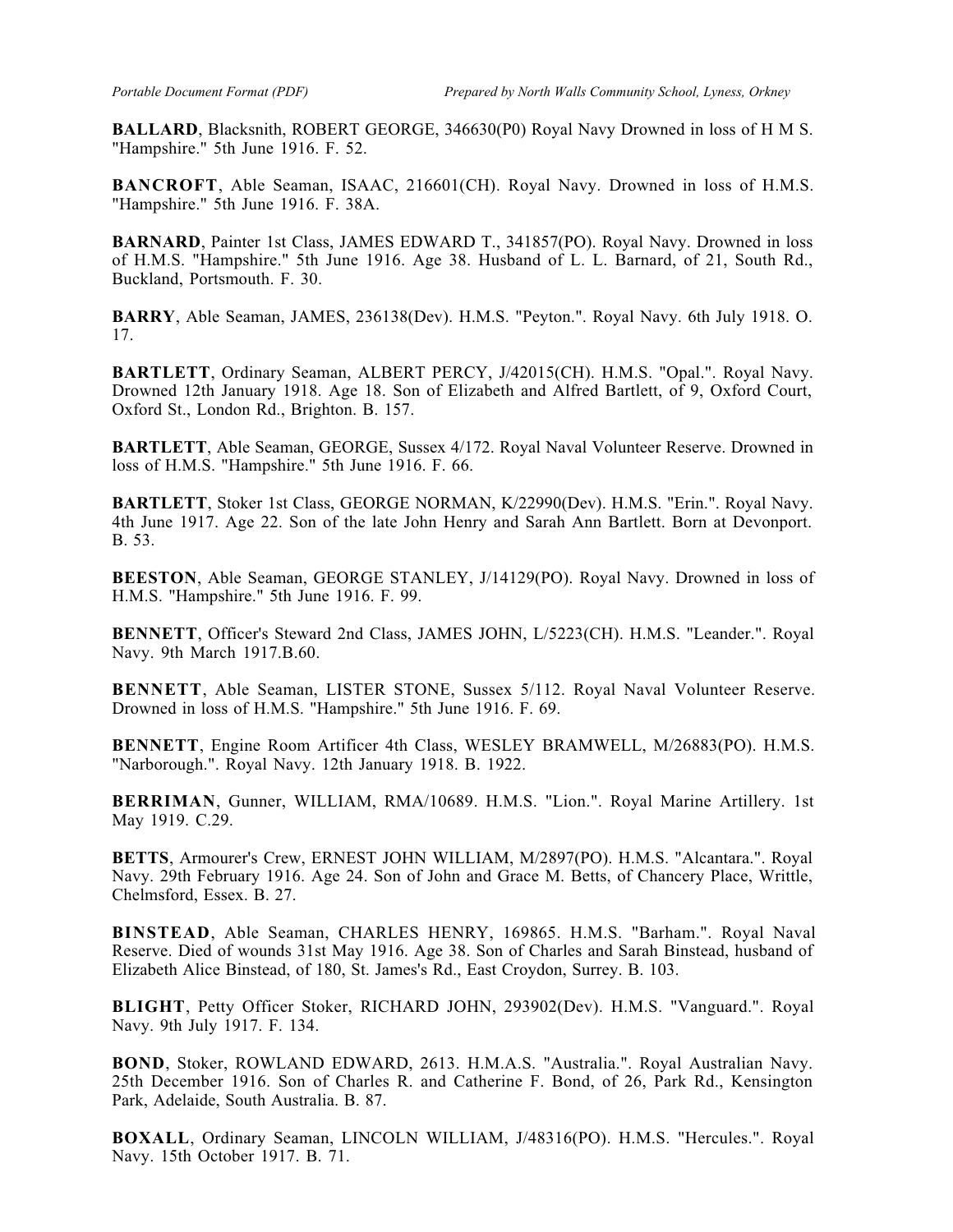**BOYLIN**, Gunner, FRANK, RMA17201. H.M.S. "Cyclops II.". Royal Marine Artillery. 12th January 1918. B. 74.

**BRIDGES**, Private, WILLIAM FITZHERBERT, PO/12019. Royal Marine Light Infantry. Drowned in loss of H.M.S. "Hampshire." 5th June 1916. Age 32. Son of William and Ellen Bridges, of 33, Wisborough Rd., Southsea. F. 27.

**BRINDLEY**, Stoker 1st Class, JOSEPH, K/11585. Royal Navy. Drowned in loss of H.M.S. "Hampshire." 5th June 1916. Age 28. Son of Mrs. Clara Brindley, of 20, Maughan St., Quarry Bank, Brierley Hill, Staffs. F.112

**BRINE**, Private, REGINALD HENRY, PLY/19355. H.M.S. "Lion.". Royal Marine Light Infantry. 22nd March 1918. B. 78.

**BROCKWAY**, Leading Telegraphist, FRANCIS WILLIAM, D S M, J23493(PO). H.M.S. "Narborough.". Royal Navy. Drowned 12th January 1918. Age 20. Son of Joseph Watson Brockway and Harriet E. Brockway, of Lowes Hill, Ripley, Derby. Born at Portsmouth. B. 156.

**BROWN**, Stoker 2nd Class, ALFRED, K/37251(Dev). H.M.S. "Sandhurst.". Royal Navy. 27th February 1917. B. 63.

**BROWNING**, Able Seaman, HARRY, J/15337(PO). Royal Navy. Drowned in loss of H.M.S. "Hampshire." 5th June 1916. Age 20. Son of David and Eliza Browning, of 34, Meeching Rd., Newhaven. F. 91.

**BUCKENHAM**, Private, JOHN THOMAS, PO/8756. Royal Marine Light Infanty. Drowned in loss of H.M.S. "Hampshire." 5th June 1916. F. 40A.

**BUDD**, Signal Boy, SAMUEL, J/36856(PO). H.M.S. "Neptune.". Royal Navy. 16th October 1916. B. 91.

**BUNTING**, Able Seaman, THOMAS, Bristol Z/4941. Royal Naval Volunteer Reserve. Drowned in loss of H.M.S. "Hampshire." 5th June 1916. Age 17. Son of Mr. Bunting and Mrs. Julia Bunting, of Goose Lane, Codnor, Derby. F. 104.

**BURY**, Leading Signalman, F, 224023. Royal Navy. Drowned in loss of H.M.S. "Hampshire." 5th June 1916. F. 109A. Spec. Memorial.

**BUSHNELL**, Musician, JOHN THOMAS, RMB/51. H.M.S. "Vanguard.". Royal Marine Band. 9th July 1917. F. 136.

**BUTLER** Clerk, RALPH TWISDEN, Royal Navy. Drowned in loss of H.M.S. "Hampshire." 5th June 1916. F. 4.

**CAKE**, Petty Officer Stoker, WILLIAM, 283898(PO). Royal Navy. Drowned in loss of H.M.S. "Hampshire." 5th June 1916. Age 38. Son of the late Henry and Mary Cake; husband of Minnie Cake, of 20, St. David s Rd., East Cowes, Isle of Wight. Born at Godshill, Isle of Wight. F. 37A.

**CARLING**, Stoker 2nd Class, HARRY, K/45842(CH). H.M.S. "Wessex.". Royal Navy. 26th June 1918. D. 44.

**CARTWRIGHT**, Able Seaman, JAMES ALBERT VICTOR, J/43928(PO). H.M.S. "Vancouver.". Royal Navy. 26th June 1918. B. 144.

**CARVIN**, Seaman, CHARLES, 2115/D. Royal Naval Reserve. Drowned in loss of H.M.S. "Hampshire." 5th June 1916. Age 48. Son of John Carvin; husband of Jane Carvin, of 1, Hampton St., Balbriggan, Co. Dublin. F. 10.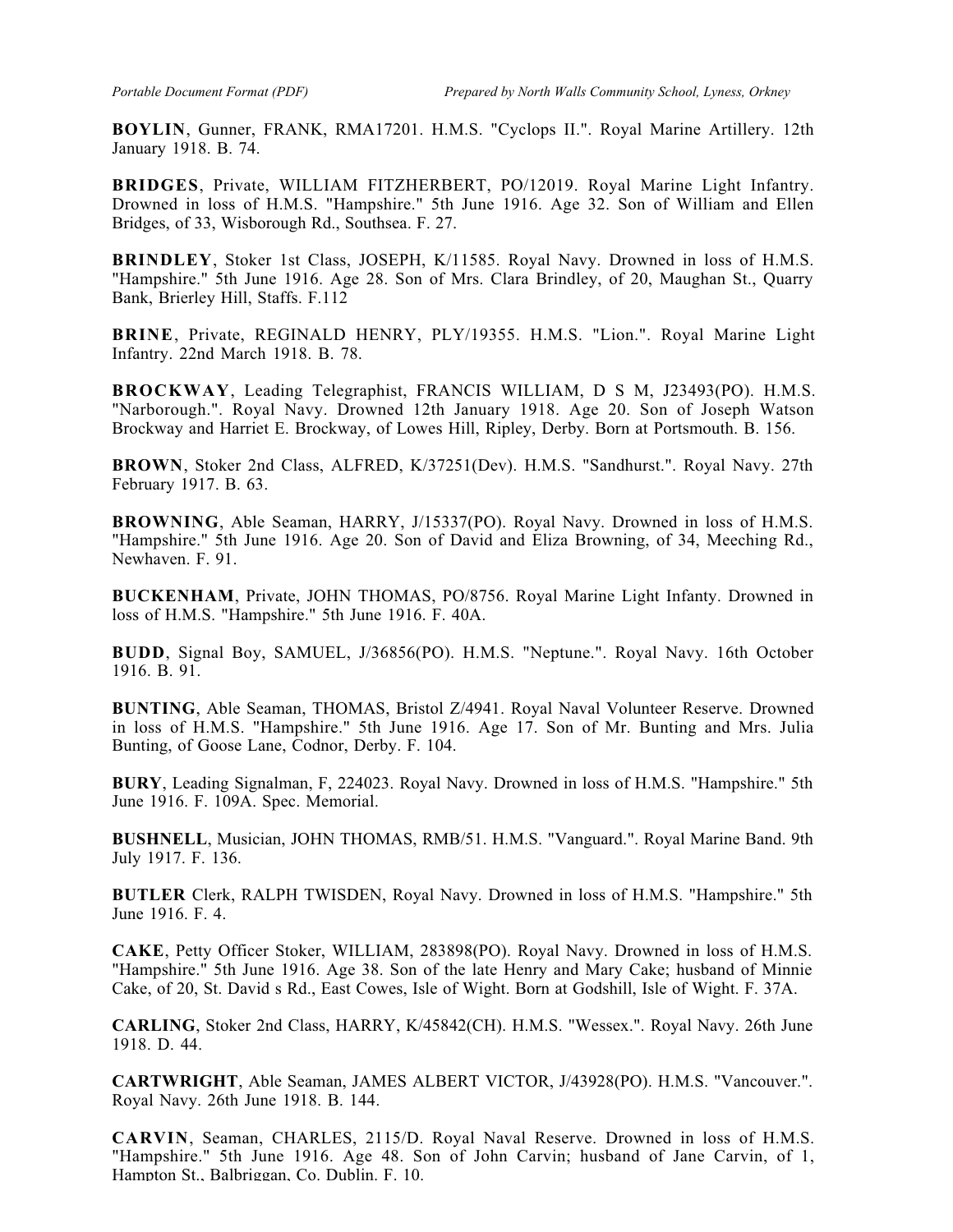**CASTLE**, Stoker 1st Class, JAMES GEORGE, K/24605(CH) H.M.S. "Boadicea " Royal Navy 23rd June 1916. B. 98.

**CAVELL**, Able Seaman, JACK, J/30062(PO). H.M.S. "Castor.". Royal Navy. 11th December 1917. D. 35.

**CAWTHORNE**, Trimmer, JOSEPH, 4463/TS. H.M.S. "Royal Arthur.". Royal Naval Reserve. 28th February 1916. B. 28.

**CHAPLIN**, Surgeon, HAROLD GARRETT, Royal Navy. Drowned in loss of H.M.S. "Hampshire." 5th June 1916. F. 2A.

**CLARK**, Second Hand, JOSEPH, 346/SA. H.M.S. "Zaria.". Royal Naval Reserve. 12th November 1918. D. 48.

**COLEMAN**, Able Seaman, CHARLES GORDON, London Z/3898. H.M.S. "Malaya.". Royal Naval Volunteer Reserve. 31st May 1916. B. 47.

**COLLECOTT**, Boy 1st Class, FREDERICK GEORGE, J/34591. Royal Navy. Drowned in loss of H.M.S. "Hampshire." 5th June 1916. F. 97A.

**COLLIER**, Able Seaman, STANLEY, 234001(PO). Royal Navy. Drowned in loss of H.M.S. "Hampshire." 5th June 1916. Age 28. Son of George and Annie Collier. Born at Tring, Herts. F. 33A.

**CONNELL**, Stoker 1st Class, DENNIS, K/32150(PO). H.M.S. "Superb.". Royal Navy. 25th May 1917. O. 24.

**COOK** Mate, FREDERICK, Royal Navy. Drowned in loss of H.M.S. "Hampshire." 5th June 1916. Age 28. Son of Mrs. Sarah Cook, of 131, Highfield Rd., Wellingborough, Northants. F. 2.

**COOK**, Leading Seaman, WILLIAM, 167982. (RFR. B/6813). H.M.S. "Opal.". Royal Navy. 12th January 1918. B. 194.

**COOMBER**, Master at Arms, ERNEST EDWARD, 158275(CH). H.M.S. "Campania.". Royal Navy. 28th May 1917. D. 15.

**COOPER**, Able Seaman, ROBERT, London Z/3806. H.M.S. "Malaya.". Royal Naval Volunteer Reserve. 31st May 1916. B. 100.

**COOPER**, Chief Stoker, SAMUEL THOMAS, 167174. H.M.S. "Minotaur.". Royal Navy. 8th April 1916. B. 22.

**COSSEY**, Engineer Commander, ARTHUR ERNEST, Royal Navy. Drowned in loss of H.M.S. "Hampshire." 5th June 1916. Age 42. Son of the late Maj. J. F. Cossey. F. 1A.

**COTTER**, Midshipman, REGINALD ALEXANDER, Royal Naval Reserve. Drowned in loss of H.M.S. "Pheasant." 1st March 1917. Age 20. Eldest son of Alexander and Mary E. Cotter, of "Alston," Brookhurst Rd., Bromborough, Cheshire. Born at Liverpool. B. 9.

**COTTON**, Midshipman, HENRY PERCEVAL COODE, H.M.S. "Malaya.". Royal Navy. Killed in action 31st May 1916. Age 17. Son of Henry Streatfeild Cotton and Gwendolen Cotton, of Worples, Westerham, Kent. B. 7.

**COUCH**, Petty Officer 1st Class (Pensioner), CHARLES HENRY, 115631. H.M.S. "Duke of Albany.". Royal Navy. Killed in action with submarine 24th August 1916. Age 51. Son of J. Couch, husband of Ellen Maud (Nellie) Couch, of 78, Fleet St., Keyham, Devonport. B. 93.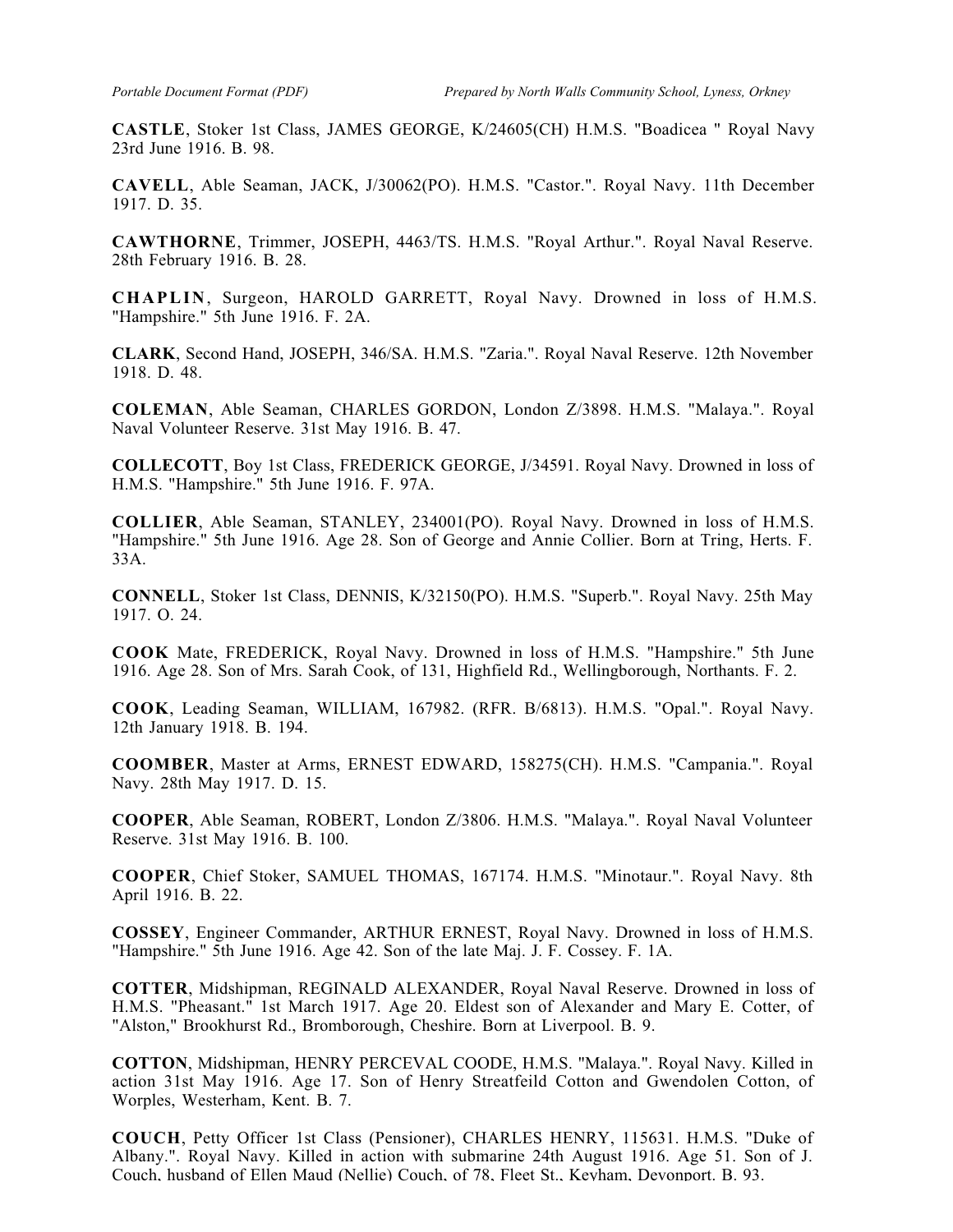**COVEY**, Leading Stoker, JESSE EDMUND, 308428(PO). Royal Navy. Drowned in loss of H.M.S. "Hampshire." 5th June 1916. F. 33.

**COWLEY**, Stoker 1st Class, WILLIAM JOHN, 306409(PO).. H.M.S. "Greenwich.". Royal Navy. 20th July 1916. B. 97.

**COX**, Stoker 2nd Class, JOSEPH WILLIAM, K/46295(PO).. H.M.S. "Vancouver.". Royal Navy. Died of accidental injuries 26th June 1918. Age 18. Son of Joseph W. and Mary Cox, of Preston, Weymouth. B. 146.

**CRAGG**, Able Seaman, WILLIAM, J/46416(PO). H.M.S. "Vivien.". Royal Navy. Died as the result of a premature explosion of a depth charge. 29th June 1918. Age 21. Son of the late Titus and Sophia Cragg. Born at Bootle. B. 148.

**CRAWFORD**, Able Seaman, JAMES, SS/3752(Dev). H.M.S. "Sandhurst.". Royal Navy. 8th April 1917. D. 17.

**CRIPPS**, Boy 1st Class, THOMAS, J/41863. H.M.S. "Malaya.". Royal Navy. 31st May 1916. Age 16. Son of George and Katherine Cripps, of 9, Fishery Cottages, Boxmoor, Herts. B. 33.

**CROUCHER** Petty Offcer Stoker, JAMES, 158061(PO). H.M.S. "Imperieuse.". Royal Navy. 31st March 1917. D. 18.

**CROWLEY**, Stoker 1st Class, TIMOTHY, SS/117317(Dev). H.M.S. "Conqueror.". Royal Navy. 27th October 1917. Age 24. Son of Daniel and Elizabeth Crowley, of Rathpeacon, Blackpool, Cork. O. 23.

**CRUDDAS**, Captain, SEYMOUR, H.M.S. "Bellerophon.". Royal Marine Artillery. 6th March 1917. B. 10.

**DABBS**, Chief Petty Offcer, H, 173852(PO). Royal Navy. Drowned in loss of H.M.S. "Hampshire." 5th June 1916. F. lllA. Spec. Memorial.

**DALE**, Sick Bay Steward, STEPHEN FRANCIS, 351553 (PO). H.M.S. "Birkenhead.". Royal Navy. 27th September 1918. Son of Stephen and Mary Ann Dale, of Stafford. O 36

**DALTON**, Boy 1st Class, ALBERT FREDERICK, J/31403. H.M.S. "Collingwood.". Royal Navy. 6th April 1916. Age 17. Son of the late Joseph and Elizabeth Dalton. B. 23.

**DASENT**, Commander, MANUEL, Royal Navy. Drowned in loss of H.M.S. "Hampshire." 5th June 1916. F. 12A.

**DAVIS**, Signal Boy, ARTHUR, J/39824(Dev).. Royal Navy. Drowned in loss of H.M.S. "Hampshire. 5th June 1916. F. 106A.

**DAW**, Sub-Lieutenant, HAROLD WILLIAM BENNETT, H.M.S. "Perthshire.". Royal Naval Volunteer Reserve. Died of heart failure 28th March 1917. Age 26. Son of the late William Adams Daw and Isabel Johnston Daw, of The Grange, Ealing, London. B. 11.

**DAWSON**, Private, JOHN BURROW, PO/17920. Royal Marine Light Infantry. Drowned in loss of H.M.S. "Hampshire." 5th June 1916. Age 19. Son of Hannah Read (formerly Dawson), of Old Manor House, Kirkby Lonsdale, Westmorland, and the late Joseph Dawson. F. 32.

**DE STE CROIX**, Petty Officer, WALTER BERTRAM, J/2836. Royal Navy. Drowned in loss of H.M.S. "Hampshire." 5th June 1916. Age 23. Son of John de Ste Croix, of Plainfield Park Crescent, Milton, Portsmouth. F. 69.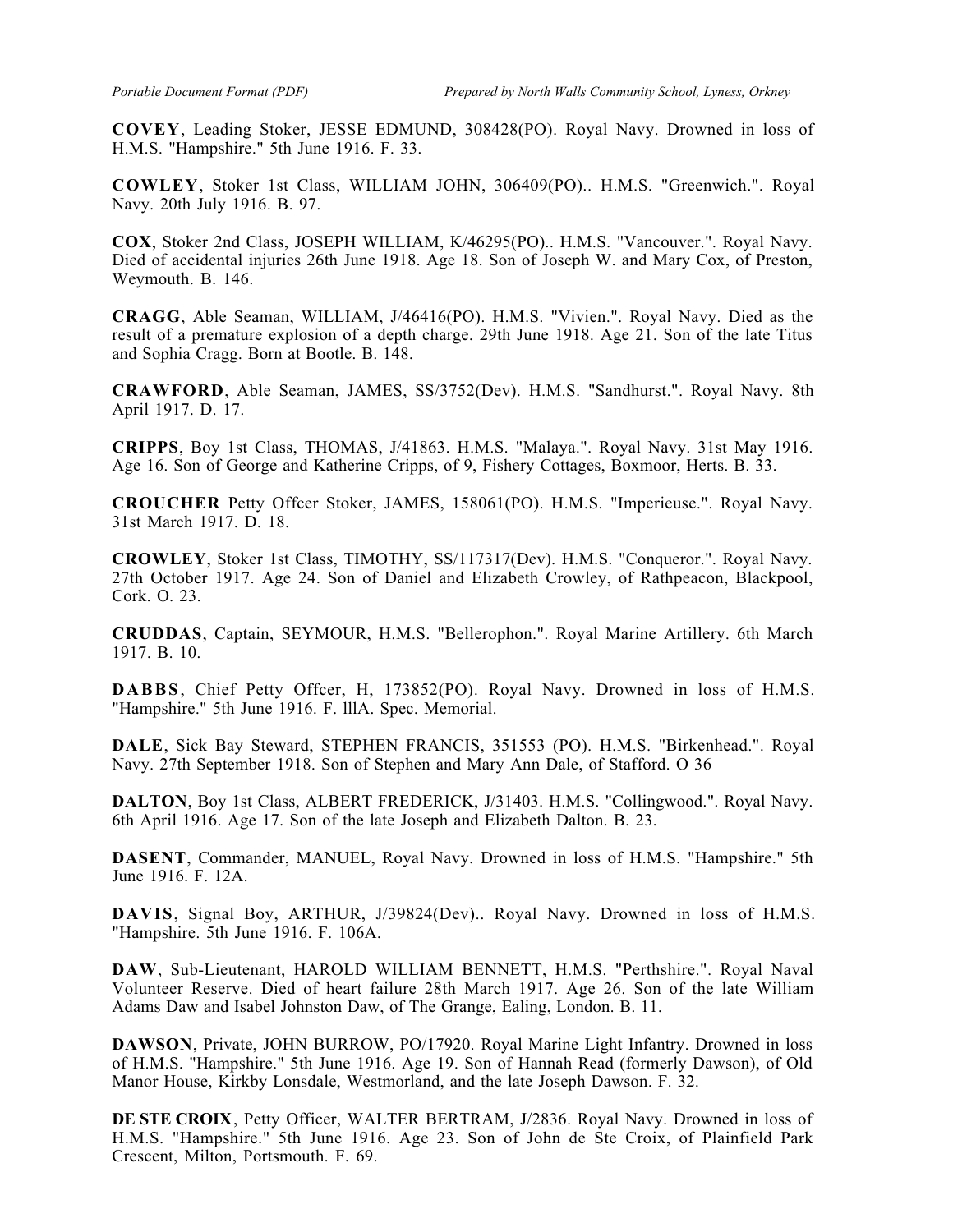**DEACON**, Officer's Steward 1st Class, ALBERT THOMAS, L/7376. H.M.S. "Narborough.". Royal Navy. 12th January 1918. Age 30. Son of Mrs. Annie Deacon, of 71, King's Rd., Newbury, Berks. B. 164A.

**DEAN**, Serjeant, FRANK POYSER, PO/11666. Royal Marine Light Infantry. Drowned in loss of H.M.S. "Hampshire." 5th June 1916. F. 8.

**DENT**, Engine Room Artificer 1st Class, WILLIAM, 270528(PO). H.M.S. "Barham.". Royal Navy. 2nd June 1916. Age 37. Son of William Dent, of go, Splott Rd., Cardiff; husband of Alice Maud Dent, of 17, Clegg Rd., Southsea, Portsmouth. D. 22.

**DEVESON**, Ordinary Seaman, PERCY WILLIAM, J/33172(PO). Royal Navy. Drowned in loss of H.M.S. "Hampshire." 5th June 1916. Age 18. Son of James and Rose Deveson, of 2, Walton Cottages, Eastry, Kent. F. 94A.

**DEWBERRY**, Able Seaman, ALBERT VICTOR, J/20599. H.M.S. "Blonde.". Royal Navy. 11th January 1916. D. 32.

**DIXON-WRIGHT**, Chaplain, HENRY DIXON, M V O, H.M.S. "Barham.". Royal Navy. Died of wounds received at the Battle of Jutland 1st June 1916. Age 46. Son of Henry Wright, of Wallington, Surrey; husband of A. Louisa Dixon-Wright, of 24, Stanley St., Southsea, Portsmouth. B. 5.

**DOBSON**, Ordinary Seaman, CHARLES JOSEPH, J/63845(CH).. H.M.S. "Vanguard.". Royal Navy. 9th July 1917. F. 138A.

D**OIDGE**, Petty Officer, JOHN HENRY, 180831(Dev).. H.M.S. "Resolution.". Royal Navy. 3rd June 1918. F. 17.

**DONNE**, Able Seaman, AUGUSTUS, London 4/2451. H.M.S. "Ossory.". Royal Naval Volunteer Reserve. 28th March 1916. B. 24.

**DOUGLAS**, Seaman, DUNCAN CRAIG, 8628A. H.M.S. "Malaya.". Royal Naval Reserve. 31st May 1916. Age 19. Son of Hugh and May Douglas, of 48, Queen St., Gourdon, Montrose. B. 45.

**DOWLAND**, Private, SIDNEY, PO/8384. Royal Marine Light Infantry. Drowned in loss of H.M.S. "Hampshire." 5th June 1916. Age 41. Son of James and Sarah Dowland; husband of Eliza Louisa Dowland, of Rose Cottage, Horton Heath, Wimborne, Dorset. F. 51A.

**DOWNES**, Writer 3rd, JOHN, M/12230(PO). Royal Navy. Drowned in loss of H.M.S. "Hampshire." 5th June 1916. Age 24. Son of John and Clara L. Downes, of 259, Mile End Rd., London. Born at Stepney. F. 114. Spec. Memorial.

**DRAPER**, Private, WILLIAM, CH/445(S). H.M.S. "Cyclops II.". Royal Marine Light Infantry. 9th May 1917. Son of Thomas Draper, of Cahermore, Rosscarbery, Co. Cork. O. 25.

**DUGGAN**, Able Seaman, MICHAEL, 220784(Dev). H.M.S. "Sandhurst.". Royal Navy. 1st December 1917. Age 33. Son of Peter and Mary Duggan, of 56, Fairhill Rd., Galway. O. 19.

**DUKE**, Lieut-Commander, ALBERT CHARLES HENDERSON, H.M.S. Vanguard. Royal Navy. 11th July 1917. F. 173.

**DUNCAN**, Petty Officer, ALEXANDER JAMES CHARLES, 200356(PO). Royal Navy. Drowned in loss of H.M.S. "Hampshire." 5th June 1916. F. 96.

**DURRANT**, Petty Offcer Telegraphist, GEORGE WYNN, 205599(CH). Royal Navy. Drowned in loss of H.M.S. "Hampshire." 5th June 1916. F. 34A.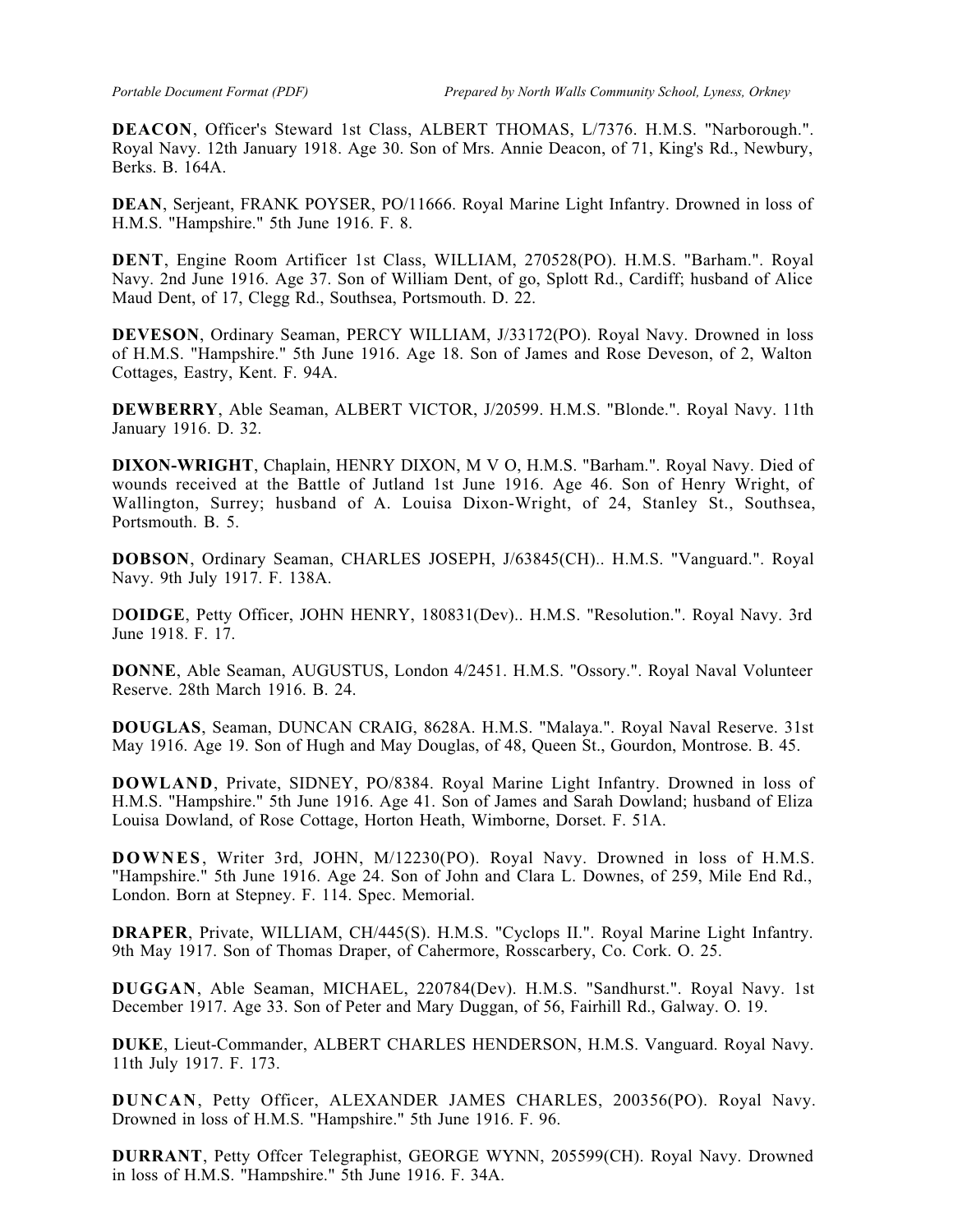**DUVEY**, Officer's Steward 2nd Class, ARCHIBALD FRANK, L/7203 (PO). H.M.S. "Undine.". Royal Navy. 13th March 1919. Age 24. Son of Henry and Elvina J. Duvey, of Temple Crescent, 26, St. Mark's Rd., St. Heliers, Jersey. B. 152.

**EAMES**, Ordinary Seaman, SYDNEY, J/22307(CH). H.M.S. "Erin.". Royal Navy. 20th December 1915. B. 1.

**EDDIS,** Lieut-Commander, CHRISTOPHER JOHN CHARLES, H.M.S. "Scimitar.". Royal Navy. **l**9th October 1918. Age 33. Husband of K. E. Eddis, of Redeaves, Brentry, Bristol. C. 3.

**EDGEWORTH**, Petty Offcer, FREDERICK, 135291(Dev). H.M.S. "Vanguard.". Royal Navy. 9th July 1917. F. 135.

**EDWARDS**, Private, WILLIAM ALFRED, PLY/16153. H.M.S. "Erin.". Royal Marine Light Infantry. 28th January 1918. B. 76.

**EMERY**, Able Seaman, THOMAS, Tyneside Z/2549. H.M.S. "Bellerophon.". Royal Naval Volunteer Reserve. Died of accidental injuries 18th February 1916. Age 19. Son of Mrs. Elizabeth Emery, of 20, Jubilee Terrace, Bedlington Colliery, Northumberland. B. 29.

**EVANS**, Private, PERCY, PO/16455. Royal Marine Light Infantry. Drowned in loss of H.M.S. "Hampshire." 5th June 1916. F. 31.

**EVANS**, Boy 1st Class, WILLIAM A., J/38126(PO). Royal Navy. Drowned in loss of H.M.S. "Hampshire." 5th June 1916. F. 100.

**FARQUHAR**, Telegraphist, ALEXANDER GORDON, J/39461(PO). H.M.S. "Opal.". Royal Navy. 12th January 1918. Age 18. Son of Alexander Thomas and Frances Maria Farquhar, of 17, Pinfold St., Darlaston, Staffs. D 38

**FELLOWS**, Stoker 1st Class, BENJAMIN, K/18279(PO). Royal Navy. Drowned in loss of H.M.S. "Hampshire." 5th June 1916. F. 94.

**FETTES**, Private, ALEXANDER, CH/15800. H.M.S. "Cyclops II.". Royal Marine Light Infantry. 9th November 1918. Age 40. Son of Robert and Nellie Fettes. Born at Redcar, Yorks. C. 31.

**FISKEN**, Warrant Engineer, PETER, Royal Naval Reserve. Drowned in loss of H.M.S. "Hampshire." 5th June 1916. F. 121.

**FITCH**, Ordinary Telegraphist, JOHN WALTER NEWLAND, J/30922(PO). Royal Navy. Drowned in loss of H.M.S. "Hampshire." 5th June 1916. F. 106.

**FLACK**, Stoker 1st Class, F, K/7187. Royal Navy. Drowned in loss of H.M.S. "Hampshire." 5th June 1916. F. 109. Spec. Memorial.

**FLAHERTY**, Petty Offcer Stoker, THOMAS, 1571/U. H.M.S. "Vanguard.". Royal Naval Reserve. 9th July 1917. F. 134A.

**FLEXMAN**, Leading Stoker, ERNEST FREDERICK, 221359(PO). Royal Navy. Drowned in loss of H.M.S. "Hampshire." 5th June 1916. F. 8A.

**FOSTER**, Boy 1st Class, EDWARD, J/34525. Royal Navy. Drowned in loss of H.M.S. "Hampshire." 5th June 1916. F. 7.

**FOTHERGILL**, Able Seaman, EDWIN, 186166(PO). Royal Navy. Drowned in loss of H.M.S. "Hampshire." 5th June 1916. Age 37. Son of Mary and the late Joseph Fothergill. F. 35A.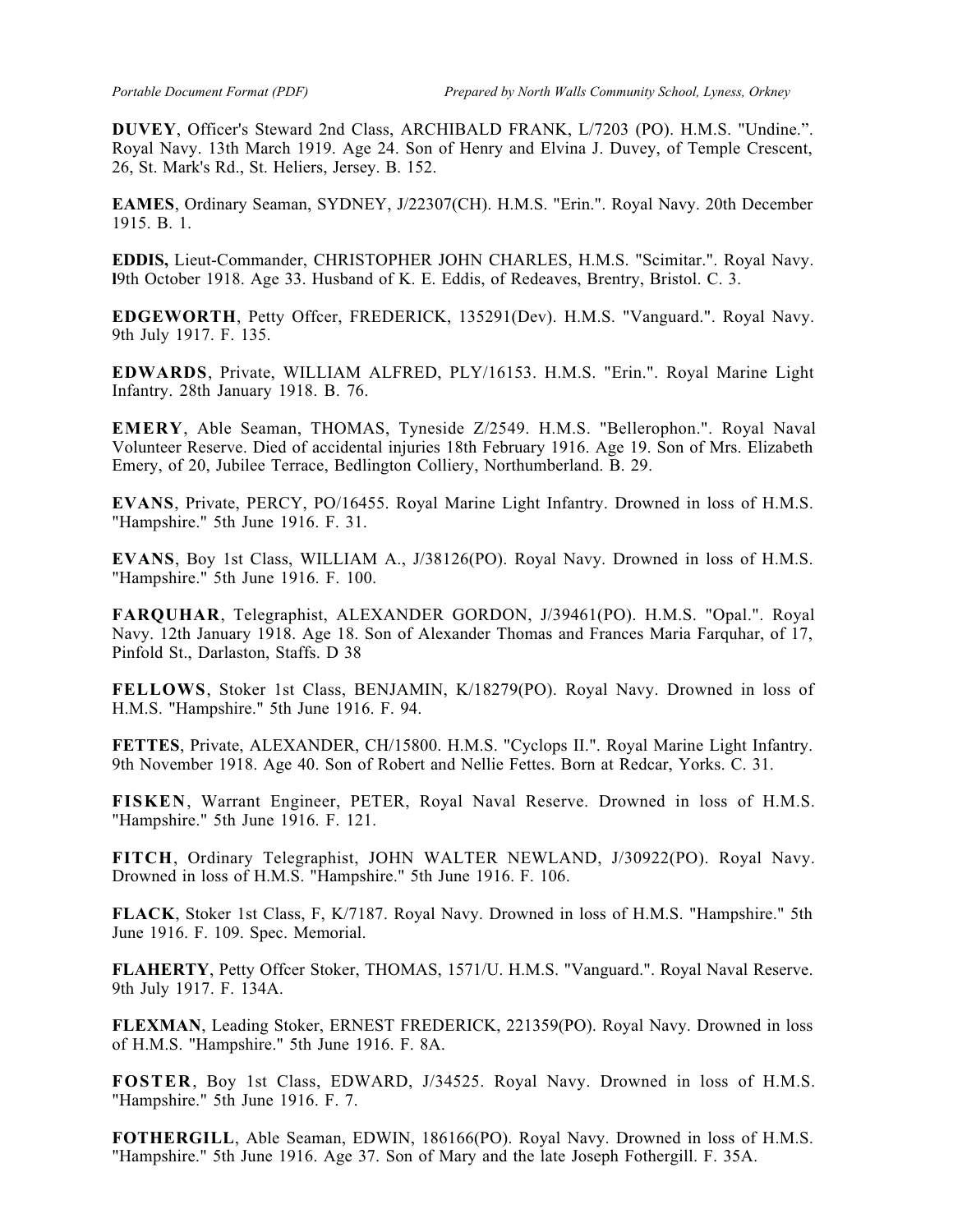**FOWLER** Officer's Steward 3rd Class, WILLIAM FREDERICK GEORGE, L/10378(PO). H.M.S. "Narborough.". Royal Navy. 12th January 1918. B. 180.

**FRASER**, Engine Room Artificer 4th Class, CECIL SAMUEL, M/19887. Royal Navy. Drowned in loss of H.M.S. "Hampshire." 5th June 1916. F. 9A.

**FRIEND**, Able Seaman, JAMES ANDREW, J/15823(Dev.). H.M.S. "Sunflower.". Royal Navy. 10th February 1918. B. 80.

**FRY**, Stoker 1st Class, FRANK THOMAS, K/27912(PO). H.M.S. "Hampshire.". Royal Navy. 14th March 1916. B. 25.

**FURSSEDONN**, Stoker 1st Class, JOHN J., K/26906(CH). H.M.S. "Pembroke I.". Royal Navy. 24th May 1917. B. 54.

**GAMBLE**, Able Seaman, ROBERT JOHN, 201664(CH). H.M.S. "Vanguard.". Royal Navy. 9th July 1917. Son of Charles Gamble, of 59, Westgate Rd., Faversham, Kent. Born at Preston, Faversham. F. 1,9.

**GERADA**, Officer's Cook 2nd Class, ANDREW, L/5204 (Dev). H.M.S. "Vivid I.". Royal Navy. 18th June 1918. O. 18.

**GOBLE**, Private, ALBERT ERNEST, PO/17664. Royal Marine Light Infantry. Drowned in loss of H.M.S. "Hampshire." 5th June 1916. Age 19. Son of Albert Ernest and Dorcas Goble, of 18, Lower Church Path, Landport, Portsmouth. F. 50A.

**GOMM** Able Seaman, CHARLES, J/16024(PO). Royal Navy. Drowned in loss of H.M.S. "Hampshire." 5th June l9i6. Age 20. Son of Charles Herbert and Matilda Gomm, of Weybeard Cottage, Denham, Bucks. F. 90A.

**GRAHAM**, Stoker 2nd Class, PATRICK, SS/114546(CH). H.M.S. "Vanguard.". Royal Navy. 9th July 1917. F. 137.

**GRANFIELD**, Chief Stoker, JOHN THOMAS, 283620(CH). H.M.S. "Vanguard.". Royal Navy. 9th July 1917. F. 133A.

**GREEN**, Able Seaman, ALBERT EDWARD, 228377(Dev). H.M.S. Opal. Royal Navy. 12th Januay 1918. B. 191.

**GREEN**, Able Seaman, JOHN, 239496(Dev). H.M.S. "Vivid I.". Royal Navy. 2nd April 1917. B. 57.

**GREENHILL**, Lieutenant, BENJAMIN PELHAM K., Royal Naval Volunteer Reserve. Drowned in loss of H.M.S. "Hampshire." 5th June 1916. F. 48A.

**GRIER**, Leading Seaman, ARCHIBALD, 2303190(P0). H.M.S. "Crocus.". Royal Navy. 24th April 1916. D. 28.

**GROVES**, Civilian (Canteen Server), BERTRAM CHARLES, H.M.S. "Malaya.". Mercantile Marine. 31st May 1916. B. 48.

**GROVES**, Able Seaman, WILLIAM ERNEST, J/20434(PO). Royal Navy. Drowned in loss of H.M.S. "Hampshire." 5th June 1916. Age 19. Son of William and Lydia Groves, of 23, Knowsley Rd., Battersea, London. F. 39.

**HAINSWORTH**, Able Seaman, ALBERT, J/9213(PO). H.M.S. Malaya. Royal Navy. 1st June 1916. B. 17.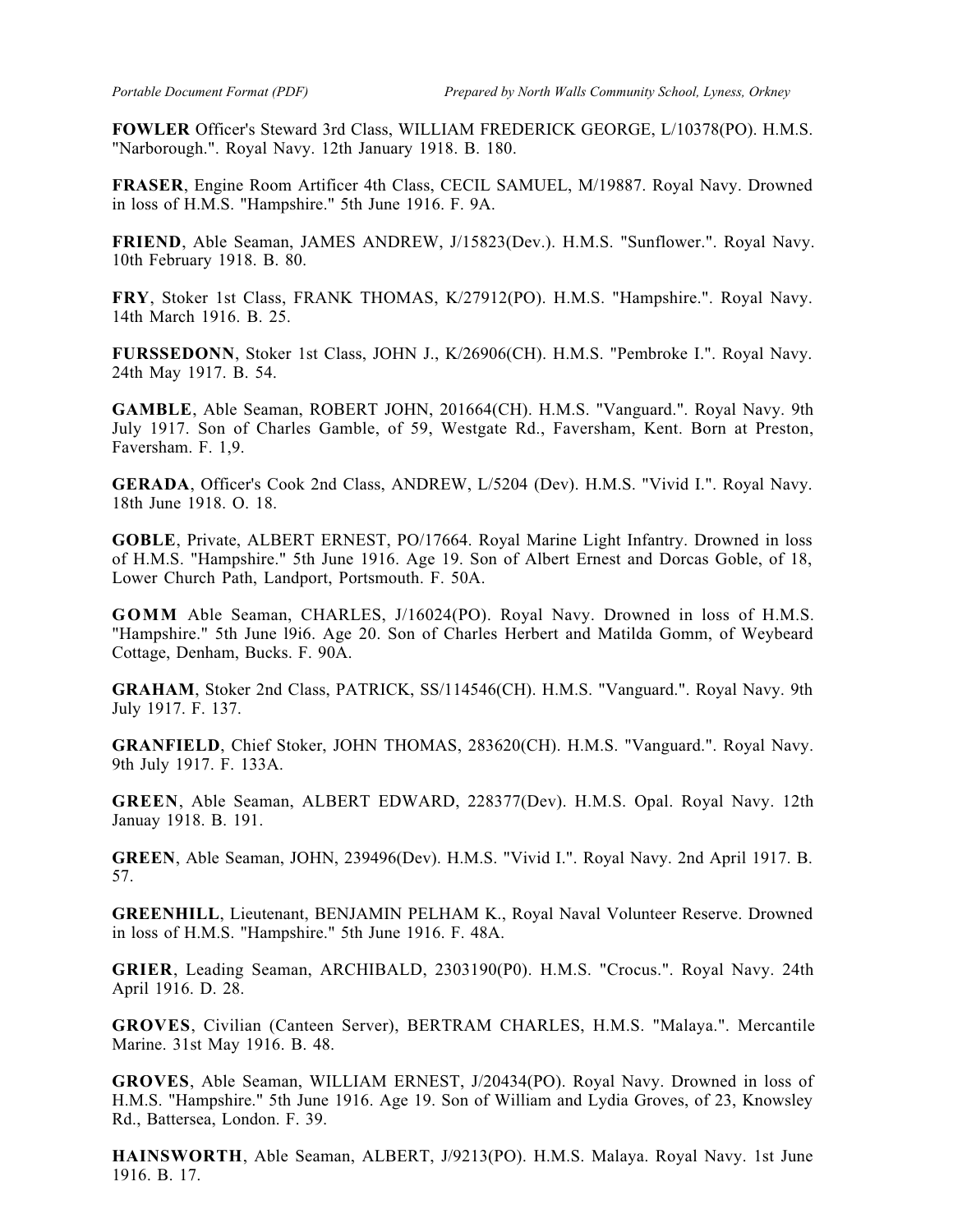**HARDING**, Leading Seaman, JOHN, 226183(PO) Royal Navy. Drowned in loss of HM.S. "Hampshire" 5th June 1916. F. 25.

**HARDY**, Ordinary Seaman, WILLIAM, J/45578(PO). H.M.S. "Malaya.". Royal Navy. 31st May 1916. Age 22. Stepson of Ann P. Hardy, of 2, Richmond Terrace, Walbottle, Newburn-on-Tyne, and the late Job Hardy. Born at Barrington Colliery. D. 26.

**HARGREAVES**, Stoker 1st Class, JOSEPH HAROLD, K/27211(PO).. Royal Navy. Drowned in loss of H.M.S. "Hampshire." 5th June 1916. F. 107.

**HARMAN**, Boy 1st Class, DAVID JOHN, J/37854 (CH). Royal Navy. Drowned in loss of H.M.S. "Hampshire." 5th June 1916. F. 36A.

**HARPER**, Stoker 1st Class, FELIX, (PO). K/40913. H.M.S. Opal. Royal Navy. 12th January 1918. O. 20.

**HARRIS**, Petty Offcer Telegraphist, JOSEPH, (Dev).220479. H.M.S. "Royal Sovereign.". Royal Navy. 14th June 1917. Age 31. Son of Arthur and Louisa Harris; husband of Alice Harris, of Fen Lane, North Ockendon, Romford, Essex. B. 52.

**HARRIS**, Leading Seaman, SAMUEL JOHN, (PO).203699. Royal Navy. Drowned in loss of H.M.S. "Hampshire." 5th June 1916. Age 32. Son of Mr. and Mrs. William Harris, of Finsbury Park, London. F. 89.

**HARRISON**, Chief Cook, EDWIN GEORGE, 346362. Royal Navy. Drowned in loss of H.M.S. "Hampshire." 5th June 1916. Age 31. Son of Edward H. and Mary A. Harrison, of 7, Icknield Way, Baldock, Herts; husband of the late Charlotte A. Harrison. F. 31A.

**HARRISON**, Private, JOHN WILLIAM, PO/14950. Royal Marine Light Infantry. Drowned in loss of H.M.S. "Hampshire." 5th June 1916. F. 43.

**HARVEY**, Chief Stoker, WILLIAM, 285546(CH). H.M.S. "Vanguard.". Royal Navy. 9th July 1917. F. 126.

**HAYLER**, Leading Stoker, JOHN, K/3139(PO). Royal Navy. Drowned in loss of H.M.S. "Hampshire." 5th June 1916. F. 37.

**HAZEON**, Captain, CYRIL STAFFORD, H.M.S. "Hampshire.". Royal Marines. Drowned in loss of H.M.S. "Hampshire." 5th June 1916. Age 32. Son of Thomas Stafford Hazeon and Clara Pugh Hazeon (nee Thomas), of 4, Addison Rd., Bedford Park, London. F. 5.

**HERRIDGE**, Seaman, FREDERICK CHARLES, 2067/D. H.M. Tug "Sea Lion.". Royal Naval Reserve. 20th February 1917. B. 66.

**HICKMAN**, Able Seaman, WILLIAM, London Z/3382. H.M.S. "Barham.". Royal Naval Volunteer Reserve. 31stMay 1916. B. 104.

**HILL**, Serjeant, THOMAS PAGE, PO/12219. Royal Marine Light Infantry. Drowned in loss of H.M.S. "Hampshire." 5th June 1916. Age 35. Son of the late Dr. John Hill, M.D., L.R.C.P., M.R.C.S. Born at Southsea, Hants. F. 42.

**HOLDSTOCK**, Ordinary Seaman, FREDERICK WILLIAM TUBBS, J/68480(PO). H.M.S. "Opal.". Royal Navy. Drowned 12th January 1918. Age 18. Son of Charles and Mary Holdstock, of 30, Linton Rd., Hove. Born at Portslade, Sussex. B. 185.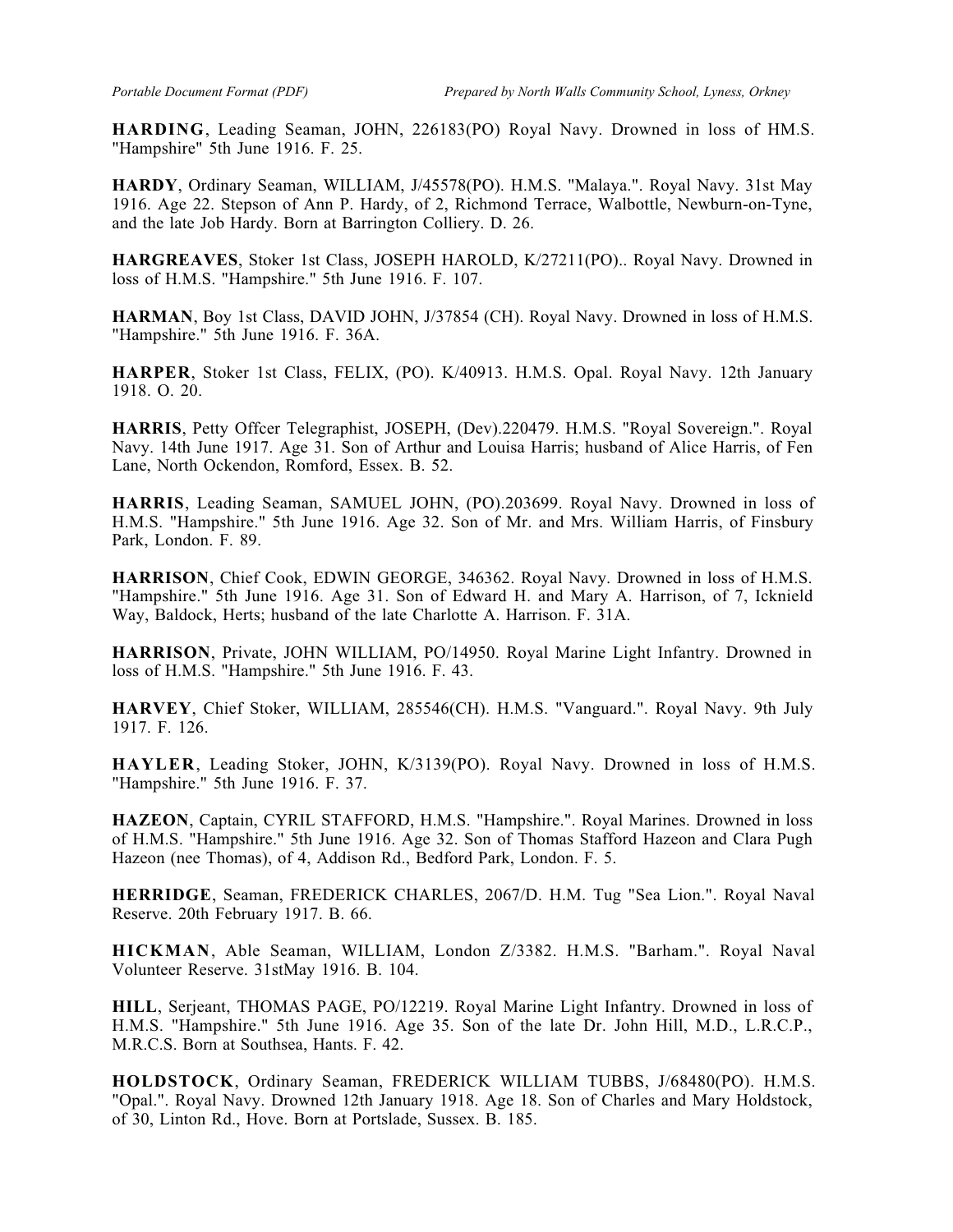**HOLLEY**, Able Seaman, J F, J/19503. Royal Navy. Drowned in loss of H.M.S. "Hampshire." 5th June 1916. Age 20. Son of Thomas and Maria Holley, of 4, Pepper's Square, Church St., Tiverton, Devon. F. 110. Spec. Memorial.

**HOLLOWAY**, Able Seaman, WILLlAM, J/19141(PO). H.M. S. "Malaya ". Royal Navy. Ist June 1916 Age 20. Son of Samuel and Margaret Holloway, of Thruxton, Andover, Hants. B. 16.

**HOLTOM**, Officer's Steward 2nd Class, HENRY ERNEST, L/5962(Dev). Royal Navy. Drowned in loss of H.M.S. "Hampshire." 5th June 1916. Age 26. Son of William Richard and Maria Holtom, of 53, Essington St., Ladywood, Birmingham. F. 43A.

**HOOK**, Signal Boatswain, ROBERT MEDWAY, H.M.S. "Black Prince.". Royal Navy. 15th May 1916. Age 32. Son of Robert and Susan Hook, of 91, Godwin Rd., Forest Gate, Essex. Served in the Somaliland Campaign (1902-4). B. 4.

**HORWOOD**, Cook's Mate, FRANCIS JOSEPH, M/4448(PO). H.M.S. "Malaya.". Royal Navy. 1st June 1916. B. 38.

**HOY**, Ordinary Seaman, ARTHUR, J/38505(CH). H.M.S. "Phaeton.". Royal Navy. 2nd March 1917. Age 18. Son of Mr. Hoy and Mrs. Maria Hoy, of 16, Sun Lane, New Calton, Norwich. B. 62.

**HUNTER**, Stoker 1st Class, EDWARD, K/18730(PO). Royal Navy. Drowned in loss of H.M.S. "Hampshire." 5th June 1916. Age 21. Son of Edward and Mary Jane Hunter, of 22, Carville Rd., Wallsend-on-Tyne. F. 95A.

**HUNTER**, Warrant Engineer, GEORGE MITCHELL, Royal Naval Reserve. Drowned in loss of H.M.S. "Hampshire." 5th June 1916. F. 13.

**INNOLES**, Private, WILLIAM FRANK, PO/16768. Royal Marine Light Infantry. Drowned in loss of H.M.S. "Hampshire." 5th June 1916. Age 23. Son of James and Alice Innoles, of 2, Chatsworth Rd., Brislington, Bristol. F. 26.

**JACKSON**, Carpenter's Crew, WILLIAM, M/14935(Dev). H.M.S. "Colossus.". Royal Navy. 30th December 1917. Age 39. Son of Thomas and Elizabeth Jackson; husband of Barbara Jackson, of "Inglewood," West Grove, Heswall, Cheshire. Born at Heswall. B. 73.

**JAMES**, Stoker 1st Class, JOSEPH GEORGE, K/25256(Dev). H.M.S. "Sandhurst.". Royal Navy. 28th February 1917. D. 20.

**JARVIS**, Stoker 1st Class, JOHN EDWARD, K/14689(PO). Royal Navy. Drowned in loss of H.M.S. "Hampshire." 5th June 1916. Age 22. Son of John and A. E. Jarvis, of go, Croft St., Walsall. F. 96A.

**JELLEY**, Officer's Cook 1st Class, T W, L/56. Royal Navy. Drowned in loss of H.M. S. "Hampshire. " 5th June 1916. F.113. Spec. Memorial.

**JENNINGS**, Able Seaman, G T M, J/22016. Royal Navy. Drowned in loss of H.M.S. "Hampshire." 5th June 1916. F. 113. Spec. Memorial.

**JENNINGS**, Gunner, HERBERT JAMES, Royal Navy. Drowned in loss of H.M.S. "Hampshire." 5th June 1916. F. 3A.

**JOHNSTON**, Stoker, JOHN, 8299(S). Royal Naval Reserve. Drowned in loss of H.M.S. "Hampshire." 5th June 1916. F. 104A.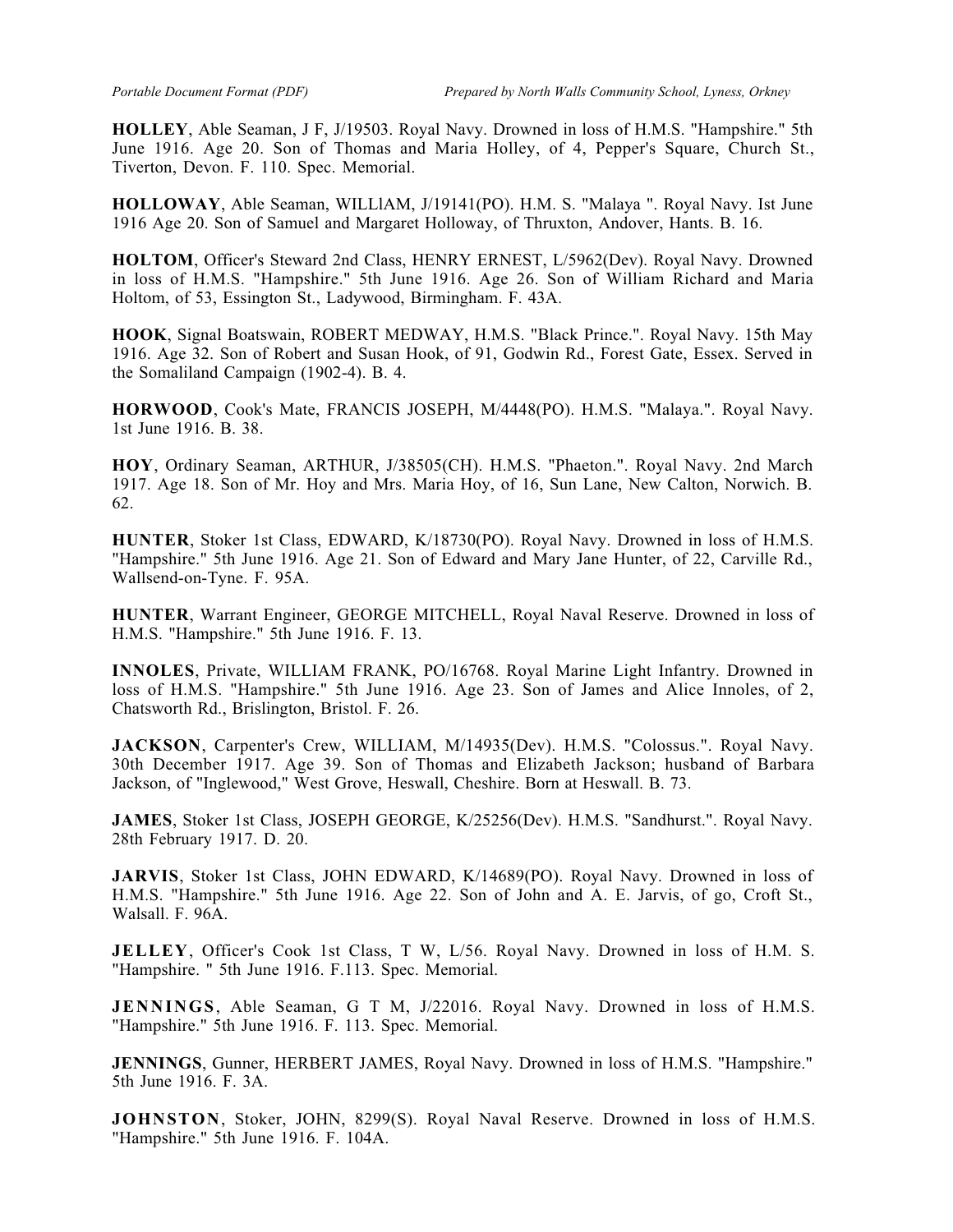**JONES**, Ordinary Seaman, HORACE ALFRED, J/32517(CH). H.M.S. "Vanguard.". Royal Navy. 9th July 1917. F. 145.

**JONES**, Lieutenant, WILLIAM HAMLEY, H.M.M.F.R. "Ungeni.". Royal Navy. Died of sickness 2nd January 1916. Age 69. Son of Samuel M. Jones; husband of Kate Jones (nee Scott), of 64, Beckwith Rd., Herne Hill, London. D. 1.

**KANE**, Sub-Lieutenant, JAMES FRANCIS, H.M. Yacht "Zarefah.". Royal Naval Reserve. 8th May 1917. O. 1.

**KAY**, Seaman, JOSEPH, 840/L. H.M.S. "Malaya.". Royal Naval Reserve. Died of sickness 31st May 1916. Age 21. Son of Joseph and Charlotte Kay, of Zoar, Whalsay, Shetland. B. 46.

**KEEPING**, Petty Officer, THOMAS LEONARD, 227023(PO). Royal Navy. Drowned in loss of H.M.S. "Hampshire." 5th June 1916. F. 26A.

**KNIGHT**, Able Seaman, JOHN GEORGE, J/15148(PO). Royal Navy. Drowned in loss of H.M.S. "Hampshire." 5th June 1916. Son of Roland and Elizabeth H. Knight. F. 49A.

**LACEY**, Leading Stoker, REGINALD, K/2491(PO). Royal Navy. Drowned in loss of H.M.S. "Hampshire." 5th June 1916. F. 98A.

**LANE**, Chief Engine Room Artificer 2nd Class, WILLIAM LEONARD, 271338(PO). H.M.S. "Vancouver.". Royal Navy. 28th June 1918. B. 145.

**LANGRIDGE**, Chief Petty Officer, GEORGE, 178215(PO). H.M.S. "Monarch.". Royal Navy. 21st April 1916. B. 19.

**LAW**, Ordinary Seaman, HERBERT, SS/6836(PO). H.M.S. "Malaya.". Royal Navy. 2nd June 1916. Age 18. Son of Herbert and Kate Law, of Chapeltown, Sheffield. B. 37.

**LAWRENCE**, Able Seaman, JOHN, 641968. S.S. "Sokoto.". Mercantile Marine Reserve. 28th June 1917. Age 29. Son of Joseph Lawrence; husband of Jane Lawrence, of 30, Gaskell St., Toxteth Park, Liverpool. B. 51.

**LAWSON**, Able Seaman, ROBERT, SS/5454(Dev). H.M.S. "Narborough.". Royal Navy. 12th January 1918. Age 20. Son of Robert and Catherine Lawson, of 22, Blenheim Drive, Broomhill, Glasgow. B. 190.

**LE CORNU**, Armourer's Crew, PHILIP R., M/16081(PO). H.M.S. "Malaya.". Royal Navy. 1st June 1916. B. 44.

**LE GROS**, Able Seaman, ERNEST, J/44856(PO). H.M.S. "Opal.". Royal Navy. 12th January 1918. B. 189.

**LEADER**, Private, LEONARD JOHN, PO/11522. Royal Marine Light Infantry. Drowned in loss of H.M.S. "Hampshire." 5th June 1916. Age 28. Son of the late James and Emma Martha Leader. Born at Gosport, Hants. F. 29.

**LEE**, Private, CHARLES, PO/18419. H.M.S. "Malaya.". Royal Marine Light Infantry. 31st May 1916. B. 40.

**LEE**, Petty Officer Stoker, JOHN, 305911(Dev). H.M.S. "Sandhurst.". Royal Navy. 27th February 1917. 0.27.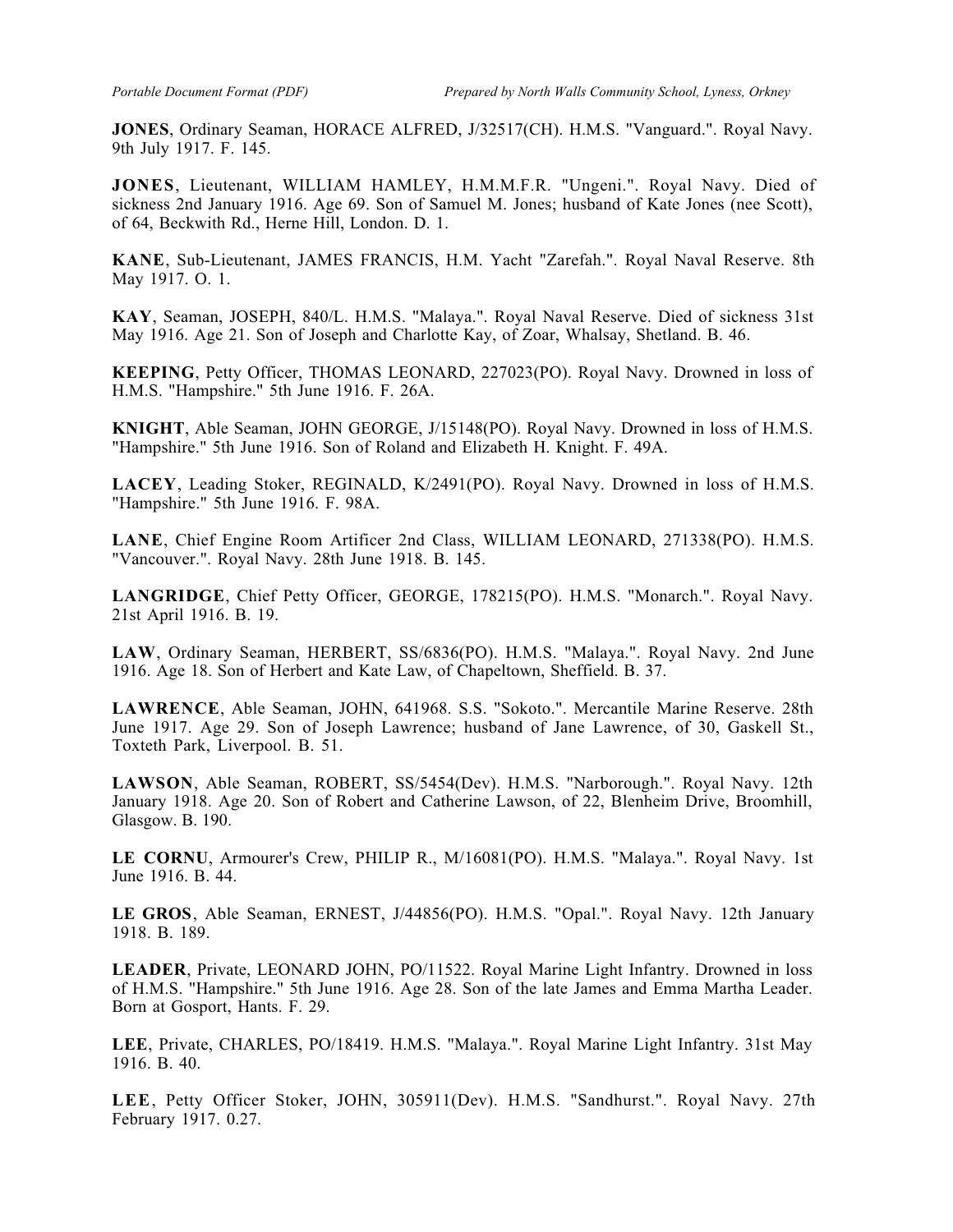**LEONARD**, Serjeant, JOHN, RMA/6824. H.M.S. "Cochrane.". Royal Marine Artillery. Drowned 18th January 1916. Age 38. Son of John and Ann McRae Leonard. Born at Denmill, Peterculter, Aberdeenshire. D. 31.

**LEWIS**, Engine Room Artificer 3rd Class, SIDNEY J., 272320(Dev). H.M.S. "Blake.". Royal Navy. 1st February 1919. C. 20.

**LEWIS**, Ordinary Seaman, WALTER, J/58860. H.M.S. "Valiant.". Royal Navy. 25th November 1916. Age 19. Son of Sidney and Mary Lewis, of Hockworthy, Wellington, Somerset. B. 89.

**LILEY**, Armourer's Crew, ERNEST, M/11050(PO). H.M.S. "Malaya.". Royal Navy. 1st June 1916. D. 25.

**LILLEY**, Boatswain (Bosun), ARTHUR LEONARD, Royal Navy. Drowned in loss of H.M.S. "Hampshire." 5th June 1916. F. 13A.

**LONGLEY**, Gunner, WILLIAM CHARLES, RMA/14553. H.M.S. "Collingwood.". Royal Marine Artillery. Died of accidental injuries 7th March 1918. Age 24. Son of W. H. and Lucy Longley, of Birchett's Green, Wallcrouch, Wadhurst, Sussex. D. 39.

**MABBETT**, Private, FRANK, PO/7273. H.M.S. "Malaya.". Royal Marine Light Infantry. Died of wounds received in the Battle of Jutland 1st June 1916. Age 39. Son of Robert and Ann Mabbett; husband of Kate Lavinia Mabbett, of 17, Melville Rd., Gosport, Hants. Born at Monkton Deverill, Warminster, Wilts. Served in the South African War, on H.M.S. "Powerful." D. 24.

**MACLEAN**, Able Seaman, ROBERT ANGUS, 155145. H.M.S. "Valiant.". Royal Navy. 2nd April 1918. D. 40.

**MACPHERSON**, Second Lieutenant, ROBERT DAVID, Cameron Highlanders. 5th June 1916. F. 5A.

**MACPMERSON**, Surgeon (Prob.), RODERICK MONTAGUE, H.M.S."Narwhale.". Royal Naval Volunteer Reserve. 26th December 1917. Age 20. Son of Roderick Macpherson, of "Jacqua, " Brownhill Rd., Blackburn. B. 13.

**MAHONEY**, Chief Writer, MICHAEL JOHN, 346787(PO). H.M.S. "Plassy.". Royal Navy. 6th March 1917. Age 31. Son of Mrs. Honora Mahoney, of Union Hall, Leap, Co. Cork. O. 26.

**MANSON**, Deck Hand, DAVID, 12388/DA. H.M.S. "Victory". Royal Naval Reserve. 3rd March 1919. Age 21. Son of David and Catherine Simpson Manson, of West Side, Stroma. Alternative Commemoration - buried in Stroma Cemetery, Caithness. Spec. Memorial.

**MARSH**, Stoker 1st Class, ALBERT, SS/107011(CH). H.M.S. "Natal.". Royal Navy. 10th January 1916. B. 31.

**MARTIN**, Able Seaman, ROBERT PERCY, J/16477(PO). Royal Navy. Drowned in loss of H.M.S. "Hampshire." 5th June 1916. Age 18. Son of Mrs. Alice Martin, of 1, Malabar St., Millwall, London. F 36.

**MATTHEWS**, Lieutenant, HUMPHREY, Royal Navy. Drowned in loss of H.M.S. "Hampshire." 5th June 1916. F. 14.

**MAXTED**, Stoker 1st Class, HARRY, K/18376(PO). Royal Navy. Drowned in loss of H.M.S. "Hampshire." 5th June 1916. Age 21. Son of the late Mrs. Mary Ann Maxted, of St. Peter'S, Broadstairs, Kent. F. 91A.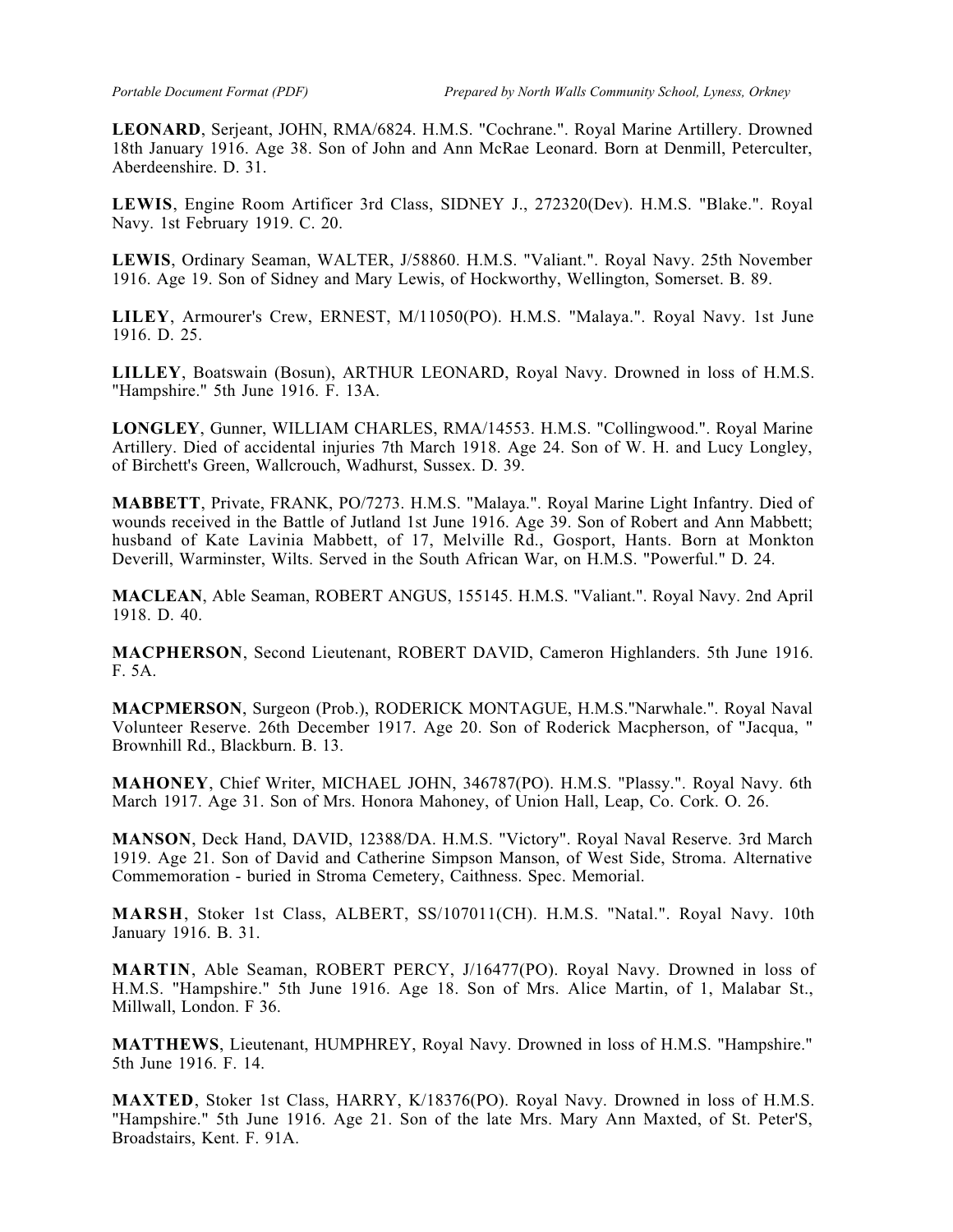**MAYNE**, Able Seaman, WILLIAM, J/19567(Dev). H.M.S. Colossus. Royal Navy. 21st June 1918. D. 43.

**MELLER**, Ordinary Seaman, JOHN ROBERT, J/70186 (PO). H.M.S. "Venerable.". Royal Navy. Drowned 12th January 1918. Age 28. Son of John Freer Meller and Alice Meller, of 17, Whiteburn St., Hebburn Quay, Co. Durham. Born at Jarrow-on-Tyne. B. 193.

**MELSON**, 3rd Class Waiter, FREDERICK WILLIAM GEORGE, M/8482(PO). H.M.S. "Hindustan.". Royal Navy. 20th May 1916. B. 18.

**MERRITT**, Assistant Steward, CHARLES, M/3099. Royal Navy. Drowned in loss of H.M.S. "Hampshire." 5th June 1916. Age 24. Son of Mrs. E. Merritt, of "Rosslynn," London Rd., North End, Portsmouth. F. 7A.

**MITTON**, Leading Stoker, FREDERICK WILLIAM JOHN, 294433(CH).. H.M.S. "Albacore.". Royal Navy. 16th April 1916. B. 21.

**MORFITT**, Able Seaman, ALBERT, 226207(PO). H.M.S. "Malaya.". Royal Navy. 31st May 1916. B. 35.

**MOTH**, Chief Stoker, WILLIAM F., 283968(PO). H.M.S. "Vivien.". Royal Navy. 29th June 1918. B. 147.

**MULVEY**, Stoker, PETER, 6889. Royal Naval Reserve. Drowned in loss of H.M.S. "Hampshire." 5th June 1916. F. 11.

**MacLEOD**, Deck Hand, MURDO, 12034(DA). H.M.S. "Zaria.". Royal Naval Reserve. 14th November 1918. Age 21. Son of Murdo and Maggie MacLeod, of 32, Back, Stornoway, Isle of Lewis. D. 49.

**McBRINN**, Engine Room Artifcer 3rd Class, RICHARD JOSEPH, 272123. H.M.S. "Barham.". Royal Navy. 31st May 1916. O.31.

**McCARTHY**, Stoker, WILLIAM GEORGE HENRY, 8020. H.M.A.S. "Sydney.". Royal Australian Navy. Died of sickness 30th August 1918. Age 44. Son of William George and Mary Arm McCarthy, husband of Laura McCarthy, of 90, Treville St., Plymouth. F. 18.

**McFARLANE**, Engineman, GEORGE, 2406/ES. H.M.S. "Thalia.". Royal Naval Reserve. 27th January 1918. D. 36.

**McFARLANE**, Able Seaman, ROBERT MCROBBIE, 156816(PO). Royal Navy. Drowned in loss of H.M.S. "Hampshire." 5th June 1916. F. 24A.

**McGOWAN**, Ordinary Seaman, F G, J/46405. Royal Navy. Drowned in loss of H.M.S. "Hampshire." 5th June 1916. F. 108A. Spec. Memorial.

**McKEAG**, Engineer Lieutenant, JOHN JOSEPH, R.F.A. "Carol.". Royal Naval Reserve. 4th April 1918. Age 33. Husband of Elvira McKeag, of Park Hurst, Park Lane, Bath. Born at Northallerton, Yorks. C. 1.

**McLEAN**, Deck Hand, ANGUS, 9019/A. H.M. Drifter "Southesk.". Royal Naval Reserve. 7th July 1917. Son of Alexander and Catherine McLean, of 28, Brue Barvas, Stornoway, Isle of Lewis. D. 14.

**NEELD**, Able Seaman, ALBERT WILLIAM, J/16495(PO). Royal Navy. Drowned in loss of H.M.S. "Hampshire." 5th June 1916. Age 20. Son of William and Sarah Neeld, of 37, Palmerston Rd., Sparkbrook, Birmingham. F. 40.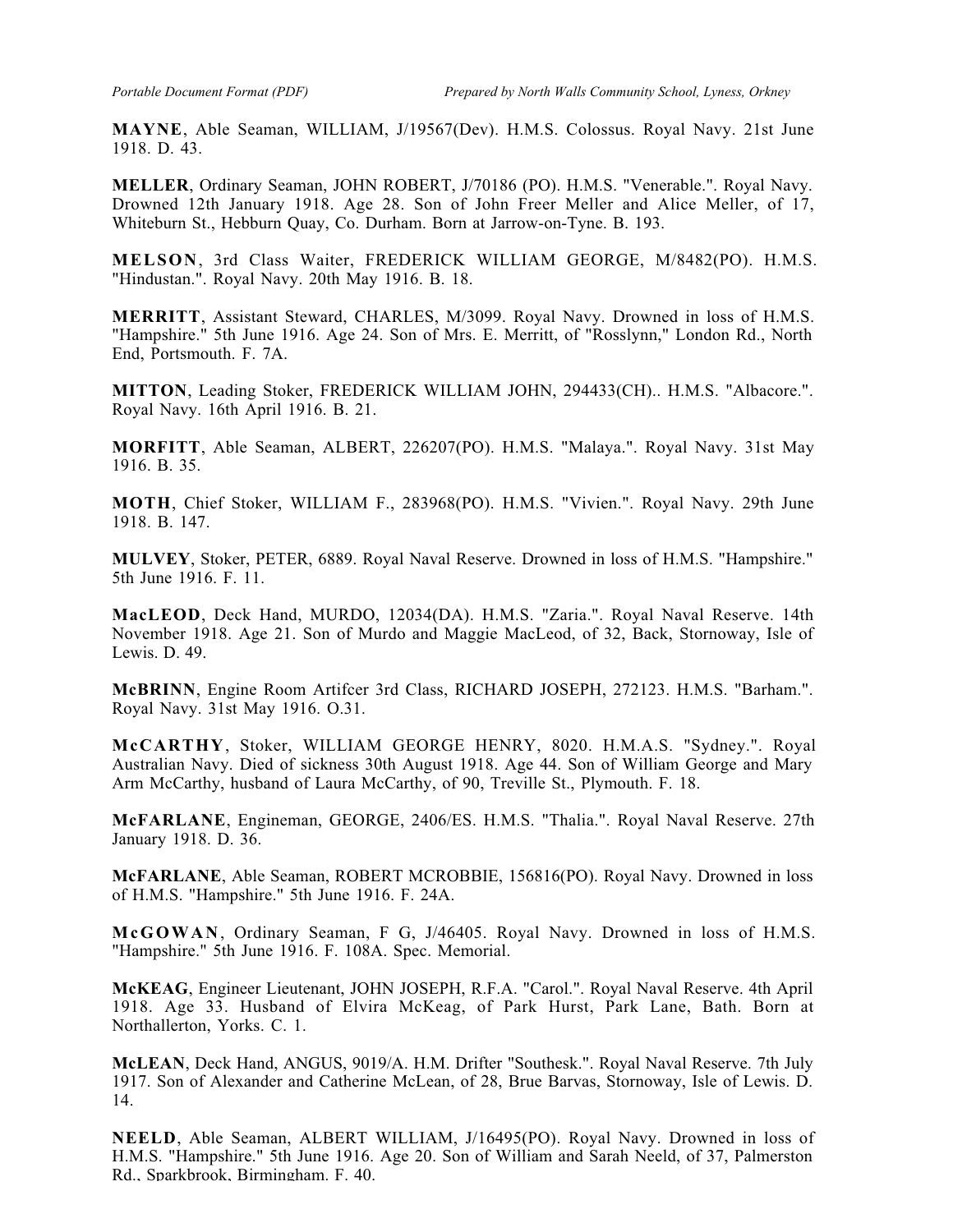**NEWLAND**, Able Seaman, FRANK, London 3/314. H.M.S. "Vivid.". Royal Naval Volunteer Reserve. 5th August 1916. O. 30.

**NICHOLSON**, Leading Seaman, FREDERICK REGINALD, 216539(CH). H.M.S. "Natal.". Royal Navy. 4th January 1916. B. 32.

**NINEHAM**, Chief Petty Offcer, WALTER EDWARD, 181548(PO). Royal Navy. Drowned in loss of H.M.S. "Hampshire." 5th June 1916. Age 38. Son of Samuel and Ann Newton Nineham, of Sway; husband of Bessie Louise Nineham, of The Anchorage, Sway, Lynungton, Hants. F. 23A.

**NORMAN**, Able Seaman, WALTER, 216379(PO). H.M.S. "Malaya.". Royal Navy. 31st May 1916. B. 36.

**NORTH**, Able Seaman, GEORGE, J/11336(PO). Royal Navy. Drowned in loss of H.M.S. "Hampshire." 5th June 1916. F. 101.

**NORTON**, Leading Seaman, CHARLES, 171791(CH) H.M 5 "Douglas Royal Navy Died of pneumonia 10th February 1919. Age 42. Son of Alban Norton; husband of Hannah Norton. D. 50.

**NOVICE**, Leading Seaman, JOHN ARTHUR, 229759(PO). Royal Navy. Drowned in loss of H.M.S. "Hampshire." 5th June 1916. Age 28. Son of John and Eliza Novice, of 48, Eve Rd., Isleworth, Middx. F. 10A.

**ORANGE**, Able Seaman, PERCY, SS/3090(PO). H.M.S. "Narborough.". Royal Navy. 12th January 1918. Son of Albert and Ann E. Orange, of 5, Clementson Rd., Crookes, Sheffield. D. 37.

**OWEN**, Petty Offcer, RICHARD ANGLE, 121776 (Dev). H.M.S. "Donegal.". Royal Navy. 15th March 1916. D. 29.

**PACK**, Able Seaman, JOHN THOMAS, 191353(PO). H.M.S. "Opal.". Royal Navy. 12th January 1918. B. 192.

**PARKER**, Stoker 1st Class, ALBERT THOMAS, K/48040(PO). H.M.S. "Temeraire.". Royal Navy. Killed by explosion in coal bunkers at Scapa Flow 23rd July 1920. Age 20. Son of Albert and Elizabeth Parker, of 28, Park Crescent, Stourport, Worcs. C. 25.

**PARSONS**, Ordinary Seaman, EDWARD, J/47000(CH). H.M.S. "Opal.". Royal Navy. Drowned 12th January 1918. Age 18. Son of Edward and Rose Parsons, of 19, Pelham Rd., Wood Green, London. B. 165.

**PEARCE**, Ordinary Seaman, PHILIP ALEXANDER, J/42965(PO). H.M.S. "Canada.". Royal Navy. 11th July 1917. B. 69.

**PETERS**, Leading Stoker, WILLIAM ROBERT, K/6037(PO). Royal Navy. Drowned in loss of H.M.S. "Hampshire." 5th June 1916. F. 50.

**PHILLIPS**, Fireman, EDWARD, H.M.S. "Duke of Albany". Mercantile Marine Reserve. 24th August 1916. 0.28.

**PHILLPOTTS**, Chief Engine Room Artificer 1st Class, EDWIN JOHN, 269254 (Dev). H.M. Submarine "G.5.". Royal Navy. 20th August 1916. Age 40. Son of Edwin and Abagail Phillpotts, of Falmouth, Cornwall; husband of Alice Mabel Phillpotts, of 18, Harbour Avenue, St. Budeaux, Devonport, Plymouth. Awarded Long Service and Good Conduct Medal. B. 94.

**PILGRIM**, Gunner, CHARLES SELLERS, RMA/10728. H.M.S. "Defence.". Royal Marine Artillery. 26th March 1916. O. 35.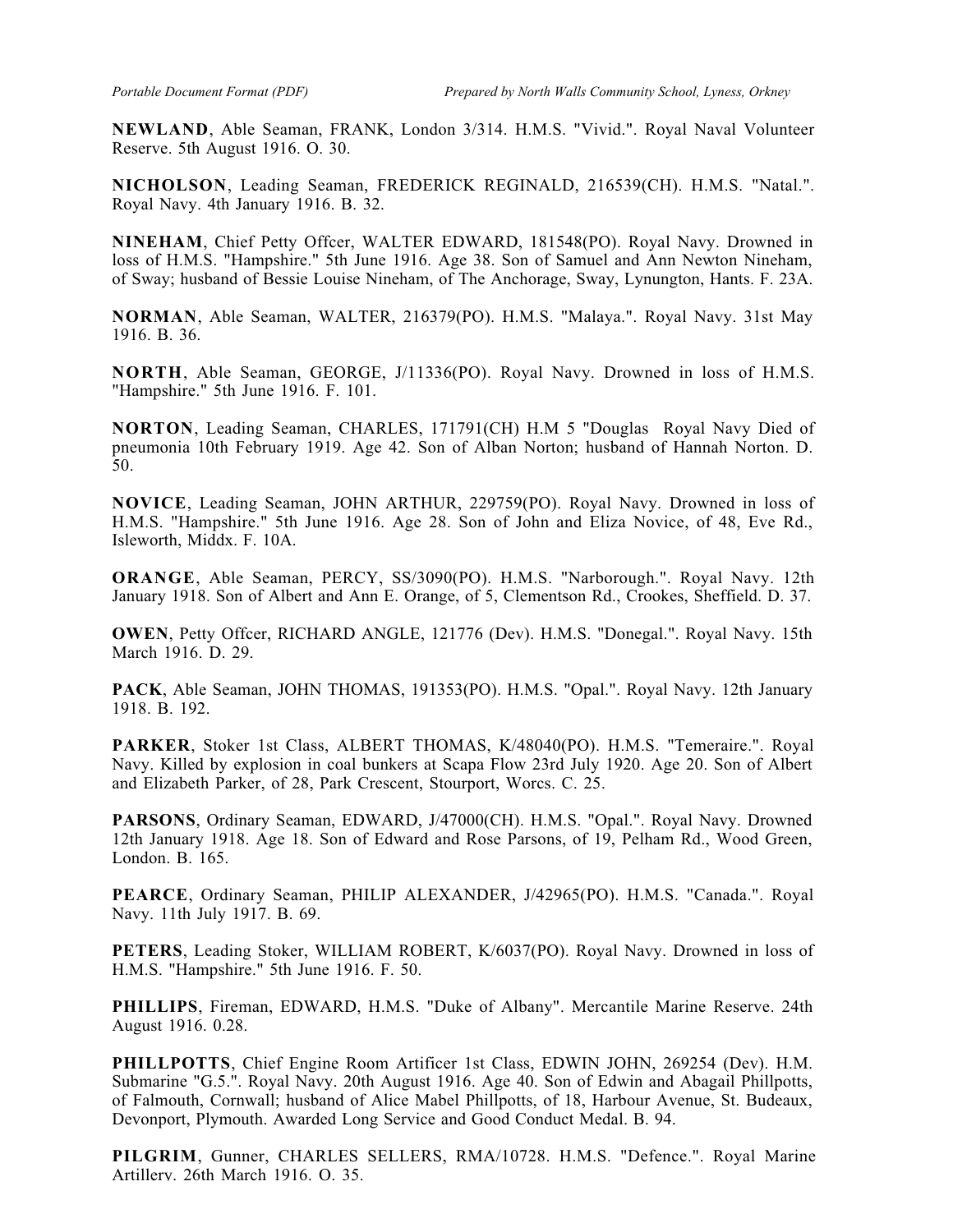**POOLE**, Able Seaman, WALTER JOHN, J/66240(CH). H.M.S. "Benbow.". Royal Navy. 16th January 1919. C.30.

**PORTER**, Private, CHARLES, PO/16901. H.M.S. "Malaya.". Royal Marine Light Infantry. 31st May 1916. B. 42.

**PORTER**, Boy 1st Class, JOSEPH THOMAS, J/41735(Dev). H.M.S. "Malaya.". Royal Navy. 31st May 1916. B. 34.

**POWELL**, Ordinary Seaman, ARTHUR, J/61181 (PO). H.M.S. "Sandhurst.". Royal Navy. Died of sickness on H.M.H.S "Agadir," 13th February 1917. Age 27. Son of William and Elizabeth Powell; husband of Edith Mary Powell, of 30, Rawling St., Keighley, Yorks. Born at Keighley. B. 67.

**POWER**, Ordinary Seaman, JAMES, J/37010(Dev). H.M.S. "Thunderer.". Royal Navy. 17th April 1917. B. 56.

**QUAYLE**, Petty Offlcer, ROBERT DOUGLAS, 207124(Dev). H.M.S. "Obedient.". Royal Navy. 12th February 1918. B. 141.

**RAGLESS**, Able Seaman, PERCY JAMES, 234512(PO). Royal Navy. Drowned in loss of H.M.S. "Hampshire." 5th June 1916. F. 102A.

**REDMOND**, Private, MICHAEL, PO/687. H.M.S. "Malaya.". Royal Marine Light Infantry. Killed in the Battle of Jutland. 1st June 1916. Age 30. Son of Michael Redmond, of 1, South Quay, Arklow, Co. Wicklow. 0.32.

**REED**, Lance Corporal, W, PO/14218. Royal Marine Light Infantry. Drowned in loss of H.M.S. "Hampshire." 5th June 1916. Age 24. Son of Isabel Reed, of 46, Richmond Rd., Gosport, Hants, and the late George Reed. F. 112. Spec. Memorial.

**REEVE**, Yeoman of Signals, GEORGE EDWARD, 232867(PO). Royal Navy. Drowned in loss of H.M.S. "Hampshire." 5th June 1916. Age 28. Son of Edward and Margery Reeve; husband of Martha Ellen Reeve, of 11, Meadowside, Newhey, Rochdale. Born at Heywood. F. 63.

**RILEY**, Private, ERNEST, PO/16370. Royal Marine Light Infantry. Drowned in loss of H.M.S. "Hampshire." 5th June 1916. F. 41A.

**ROBERTS**, Ordinary Seaman, JOSHUA, J/80726(Dev). H.M.S. "Resolution.". Royal Navy. 28th June 1918. D. 45.

**ROBERTS**, Chief Armourer, PERCY BENTLEY, 344639. Royal Navy. Drowned in loss of H.M.S. "Hampshire." 5th June 1916. Age 33. Son of Mr. and Mrs. F. A. Roberts; husband of Mary Jane Roberts, of 53, Percy Rd., Southsea, Hants. Born at Leeds. F. 6A.

**ROBINSON**, Chief Petty Officer, EDWARD, 160979. (RFR Ch. A/1955). H.M.S. "Victorious.". Royal Navy. 22nd April 1918. D. 42.

**ROGERS**, Private, ARTHUR, PO/10521. H.M.S. "Malaya.". Royal Marine Light Infantry. 31st May 1916. B. 43.

**ROGERS**, Stoker 1st Class, WILLIAM EDWIN, K/24479(PO). Royal Navy. Drowned in loss of H.M.S. "Hampshire." 5th June 1916. Age 19. Son of Mrs. R. F. Thompson, of 8, Lenten St., Alton, Hants. F. 23.

**ROGERSON**, Boy Telegraphist, CHARLES, J/66576(CH). H.M.S. "Pembroke I.". Royal Navy. 5th January 1918. O. 22.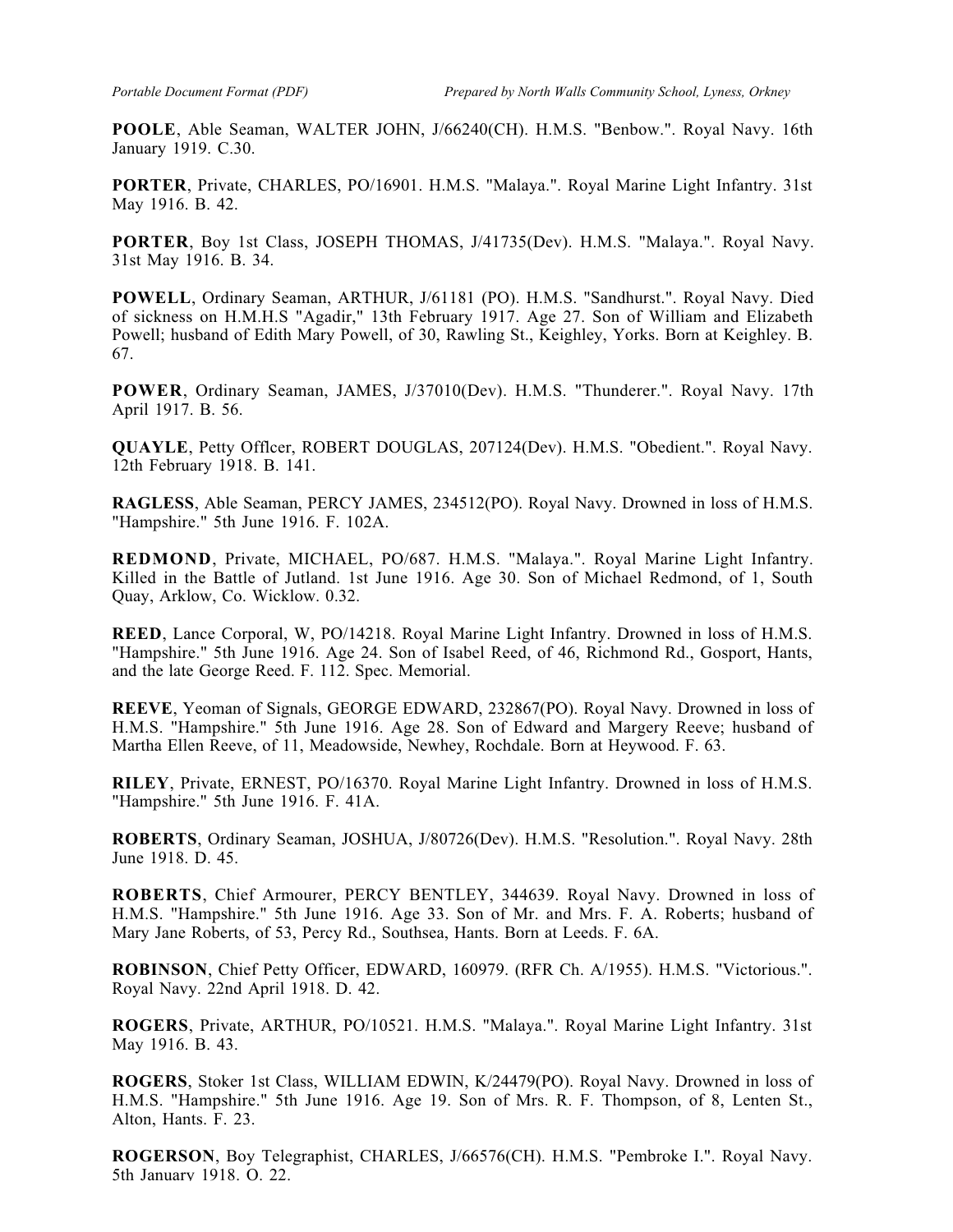**ROSE**, Private, REGINALD JOHN, PO/16401. Royal Marine Light Infantry. Drowned in loss of H.M.S. "Hampshire." 5th June 1916. Age 20. Son of Charles and Ellen Rose, of Worting, Basingstoke, Hants. F. 24.

**ROWLAND**, Petty Officer, WILLIAM, 232404(Dev). H.M.S. "Benbow.". Royal Navy. l9th May 1916. D. 27.

**RUSSELL**, Able Seaman, BERTIE ALFRED, 196616(PO). H.M.S. "Queen Elizabeth.". Royal Navy. 13th December 1915. Age 35. Son of the late Thomas and Ellen Russell; husband of Mary A. E. Russell, of 4, Victoria Crescent, High Park, Ryde, Isle of Wight. Born at Brighton. B. 2.

**SADLIER**, Boy 1st Class, TERENCE JOHN JAMES, J/40404. H.M.S. "Malaya.". Royal Navy. 31st May 1916. O. 33.

**SALISBURY**, Engine Room Artificer 5th Class, WILLIAM HUNTER, M/3780 (PO). Royal Navy. Drowned in loss of H.M.S. "Hampshire." 5th June 1916. Age 19. Son of George and Eleanor J. Salisbury, of 23, Tancred Rd., Anfield, Liverpool. F. 120.

**SAMUEL**, Engine Room Artificer 4th Class, ARTHUR GORDON, M 8648(Dev) H.M.S. "Benbow " Royal Navy. 4th March 1916. Age 24. Son of Lewis and Margaret Samuel. D. 30.

**SAUNDERS**, Stoker 1st Class, ALBERT EDWIN, SS/101576. (RFR/I C/762). H.M.S. "Albacore.". Royal Navy. 9th March 1917. B. 59.

**SCOTT**, Leading Seaman, FRANK, J/5188(PO). H.M.S. "Princess Royal.". Royal Navy. 21st May 1917. B. 55.

**SCOTT**, Stoker 1st Class, THOMAS, SS/117135(CH). H.M.S. "Vanguard.". Royal Navy. 9tll July 1917. F. 146.

**SEE**, Private, CHARLES WILLIAM, PO/16426. Royal Marine Light Infantry. Drowned in loss of H.M.S. "Hampshire." 5th June 1916. F. 122A.

**SEXTON**, Signal Boy, REGINALD PHILIP AMOS, J/28570. Royal Navy. Drowned in loss of H.M.S. "Hampshire." 5th June 1916. F. 101A.

**SHARPLES**, Sub-Lieutenant, THOMAS HENRY WILFRED, Royal Navy. Drowned in loss of H.M.S. "Hampshire." 5th June 1916. F. 3.

**SHAW**, Corporal, JAMES PEARSON, PO/12228. Royal Marine Light Infantry. Drowned in loss of H.M.S. "Hampshire." 5th June 1916. F. 121A.

**SIDEBOTHAM**, Lance Corporal, WILLIAM, PO/13006. Royal Marine Light Infantry. Drowned in loss of H.M.S. "Hampshire. 5th June 1916. F. 102.

**SKINNER**, Chief Engine Room Artificer 2nd Class, THOMAS ERNEST JOHN, 269855(Dev). H.M.S. "Victorious.". Royal Navy. 20th July 1919. Age 44. Son of the late Mrs. Brimblecombe; husband of Annie (Elizabeth) Skinner, of 23, Pasley St., Stoke, Devonport. C. 27.

**SLEDMAR**, Leading Stoker, T E, K/5927(PO). H.M.S. "Victory II.". Royal Navy. 16th July 1917. Age 27. Son of Mrs. Lizzie Sledmar, of 7R Block, Peabody Square, Blackfriars Rd., London. B. 70.

**SMITH**, Greaser, EDWARD, H.M.S. "Duke of Albany.". Mercantile Marine Reserve. 24th August 1916. 0.29.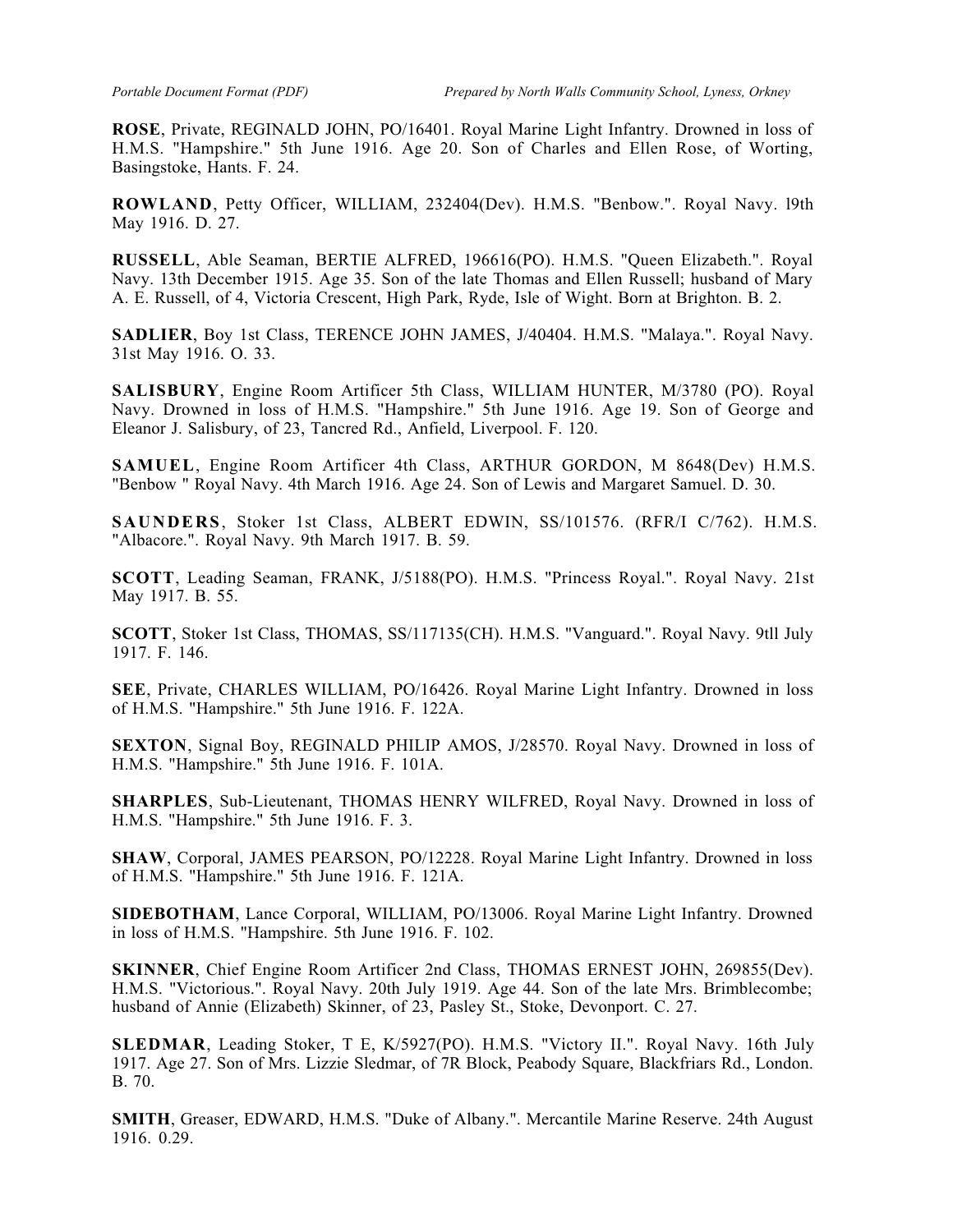**SMITH**, Private, FRANK HENRY, CH/19015. H.M.S. "Shannon.". Royal Marine Light Infantry. Died of pneumonia 28th October 1918. Age 23. Son of Mrs. A. R. Kimpton, of 5, Garden Villas, Woodville Rd., Islington, London. F. 21

**SMITH**, Officer's Steward 3rd Class, G W, L/4881. Royal Navy. Drowned in loss of H.M.S. "Hampshire." 5th June 1916. F. 114A. Spec. Memorial.

**SMITH**, Seaman, JOHN GEORGE, 5905/A. H.M.S. "President III.". Royal Naval Reserve. 2nd February 1918. B. 77.

**SMITH**, Cook's Mate, PERCY ROBERT WILLIAM, M/13644(PO). H.M.S. "Malaya.". Royal Navy. Killed in action 31st May 1916. Age 19. Son of James and Ellen Jane Smith, of North St., Westbourne, Emsworth, Hants. B. 50.

**SMITH**, Stoker 1st Class, WILLIAM CHARLES, K/2795(PO). H.M.S. "Trenchant.". Royal Navy. 6th October 1918. B. 150.

**SMITH**, Able Seaman, WILLIAM ERNEST, J/34123(Dev). H.M.S. "Comus." Royal Navy. 12th July 1917. Age 19. Son of Mr. and Mrs. E. K. Smith, of 82, Green St., High Wycombe, Bucks. D. 33.

**SNELL**, Able Seaman, SAMUEL SOLOMON, 211373(PO). Royal Navy. Drowned in loss of H.M.S. "Hampshire." 5th June 1916. Age 33. Husband of Alice M. Snell, of 61, Church Rd., Landport, Portsmouth. F. 29A.

**SOUTER**, Private, SAMUEL, PO/18440. H.M.S. "Malaya.". Royal Marine Light Infantry. Killed in action 31st May 1916. Age 18. Son of Martha Ann Souter, of 291, Stockport Rd., Gee Cross, Hyde, Cheshire, and the late Hampden Souter. D. 23.

**SPARKES**, Private, SIDNEY JOHN, PO/16416. Royal Marine Light Infantry. Drowned in loss of H.M.S. "Hampshire." 5th June 1916. Age 22. Son of John and Mary Ann Sparkes, of 25, Prince Alfred St., Gosport, Hants. F. 42A.

**SPENCER**, Able Seaman, WILLIAM JOHN HENRY, J/16315(PO). H.M.S. "Diligence.". Royal Navy. 29th October 1917. B. 72.

**STACEY**, Able Seaman, ARTHUR, 3654. H.M.A.S. "Melbourne.". Royal Australian Navy. Died of pneumonia 18th October 1916. Age 38. Son of James and Eliza Stacey, of 27, Cowl St., Shepton Mallet, Somerset. B. 90.

**STAFFORD**, Boy 1st Class, WILLIAM ERNEST, J/37920(CH). Royal Navy. Drowned in loss of H.M.S. "Hampshire." 5th June 1916. Age 17. Son of James and Sarah Drusilla Stafford, of I, Belmont Avenue, Lower Edmonton, London. F. 28A.

**STALLARD**, Carpenter, GEORGE THOMAS, Royal Navy. Drowned in loss of H.M.S. "Hampshire." 5th June 1916. F. 4A.

**STANLEY**, Sub-Lieutenant, LEONARD, H.M.S. "Alcantara.". Royal Naval Reserve. 2nd March 1916. Age 28. Son of Walter E. Stanley, of St. Cloud, Florida, U.S.A.; husband of Kate Stanley. Born at Hull. B. 3.

**STARMORE**, Petty Officer, ERNEST SIDNEY, 174814(PO). Royal Navy. Drowned in loss of H.M.S. "Hampshire." 5th June 1916. F. 27A.

**STEELE**, Able Seaman, CECIL THOMAS, J/19642(P0). Royal Navy. Drowned in loss of H.M.S. "Hampshire. " 5th June 1916. F. 108.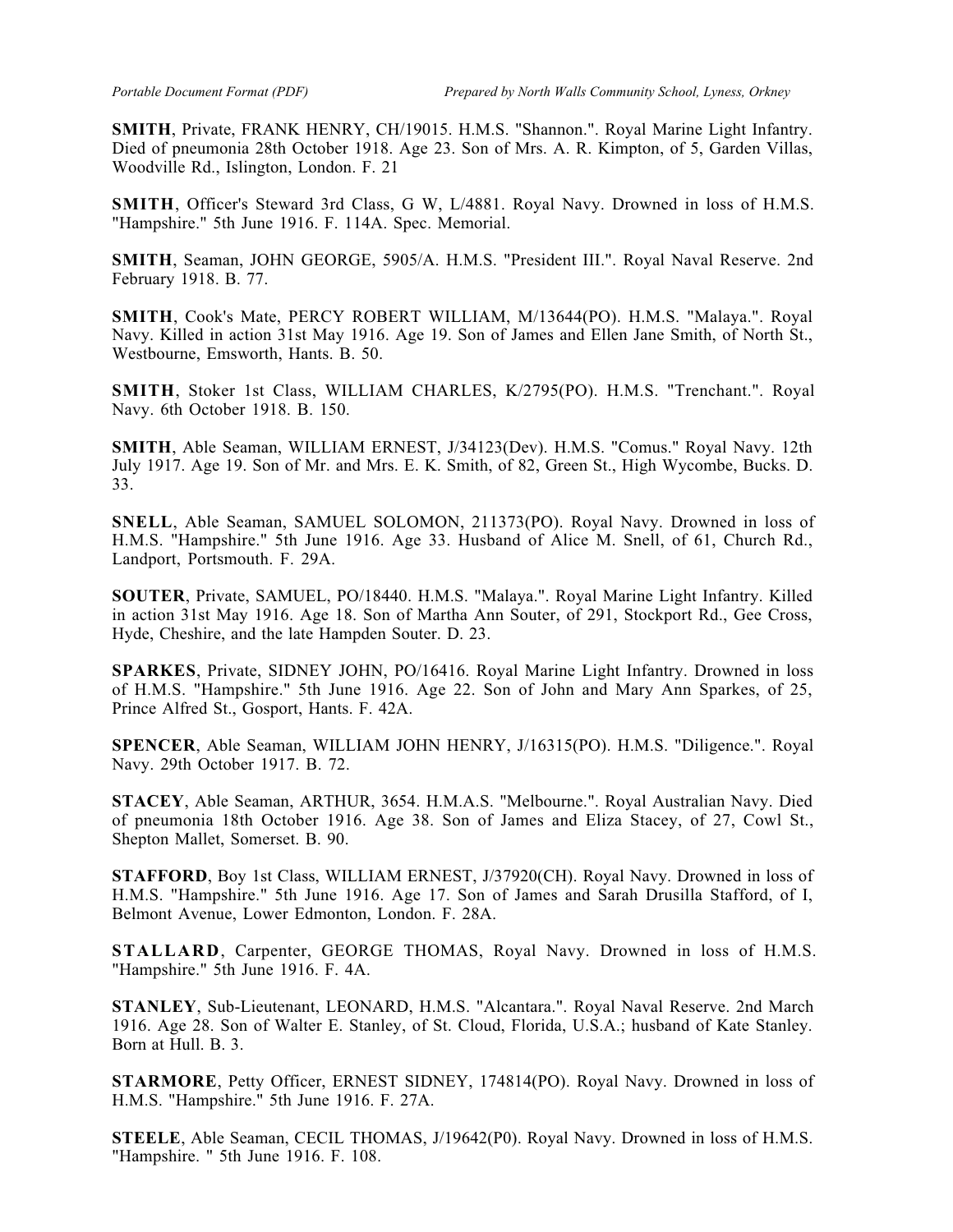**STEVENS**, Able Seaman, WILLIAM HENRY, J/8831(Dev). H.M.S. "Albacore.". Royal Navy. 9th March 1917. B. 58.

**STEWART**, Lieut-Commander, FRANCIS GORDON, Royal Navy. Drowned in loss of H.M.S. "Hampshire." 5th June 1916. Age 29. Son of Capt. William and Anna Agnes Stewart, of Shambellie, New Abbey, Dumfries. F. 12.

**STONADGE**, Ordinary Signalman, FREDERICK GEORGE, J/39094. H.M.S. "King George V.". Royal Navy. 3rd March 1917. Age 17. Son of Charles Albert and Emily Ann Stonadge, of 5, Coleman St., St. Mary's St., Southampton. D. 19.

**SUMMERSON**, Ordinary Seaman, JAMES, J/79326(PO). H.M.S. "Vivien.". Royal Navy. 29th June 1918. D. 46.

**SUTTON**, Private, JOHN, CH/7764. H.M.S. "Victorious.". Royal Marine Light Infantry. 5th November 1918. C.33.

**SWAN**, Leading Seaman SlDNEY, J/10667(CH) H.M.S. "Tirade.". Royal Navy. 2nd November 1918. Age 23. Son of Elizabeth Swan, of 159, High St., Easington Lane, Hetton-le-Hole, Co. Durham, and the late John Dunsford Swan. B. 151.

**TAVENDER**, Boy 1st Class, FRANK DAVID, 5729. H.M.A.S. "Sydney.". Royal Australian Navy. 26th January 1918. B. 75.

**TAYLOR**, Petty Officer, HAROLD DE PUTON, 224364(P0). Royal Navy. Drowned in loss of H.M.S. "Hampshire." 5th June 1916. F. 9.

**TAYLOR**, Painter 1st Class, JOHN, 344896(CH). H.M.S. "Vanguard.". Royal Navy. 9th July 1917. F. 125.

**TAYLOR**, Able Seaman, MORRIS CHARLES, 204375. (EFR/PO1/2103). H.M.S. "Agincourt.". Royal Navy. 12th March 1916. B. 26.

**THOMPSON**, Able Seaman, DAVID, SS/4835(PO). H.M.S. "Penn.". Royal Navy. 1st October 1918. Age 24. Son of David and Margaret Thompson, of Bolton, Lancs. B. 149.

**THOMPSON**, Able Seaman, JOHN ERLAND, 934374. H.M.S. "Strathmarce". Mercantile Marine Reserve. 7th December 1918. C. 32.

**THOMPSON**, Private, RICHARD ANDREW, PO/14661. Royal Marine Light Infantry. Drowned in loss of H.M.S. "Hampshire." 5th June 1916. F. 38.

**TIDEY**, Signaller, STANLEY WILLIAM, London Z/2107. Royal Naval Volunteer Reserve. Drowned in loss of H.M.S. "Hampshire." 5th June 1916. F. 41.

**TIDMARSH**, Chief Stoker, ALFRED HENRY, 143647. H.M.S. "Vanguard.". Royal Navy. 9th July 1917. F. 133.

**TILBURY**, Private, WILFRID, PO/16403. Royal Marine Light Infanty. Drowned in loss of H.M.S. "Hampshire." 5th June 1916. F. 35.

**TINDALE**, Stoker, WILLIAM, 7734/S. H.M.S. "Malaya.". Royal Naval Reserve. 4th August 1916. B. 95.

**TOMS**, Able Seaman, GEORGE, J/39110. H.M.S. "Narborough.". Royal Navy. Drowned 12th January 1918. Age 19. Son of James and Beatrice Toms. O. 21.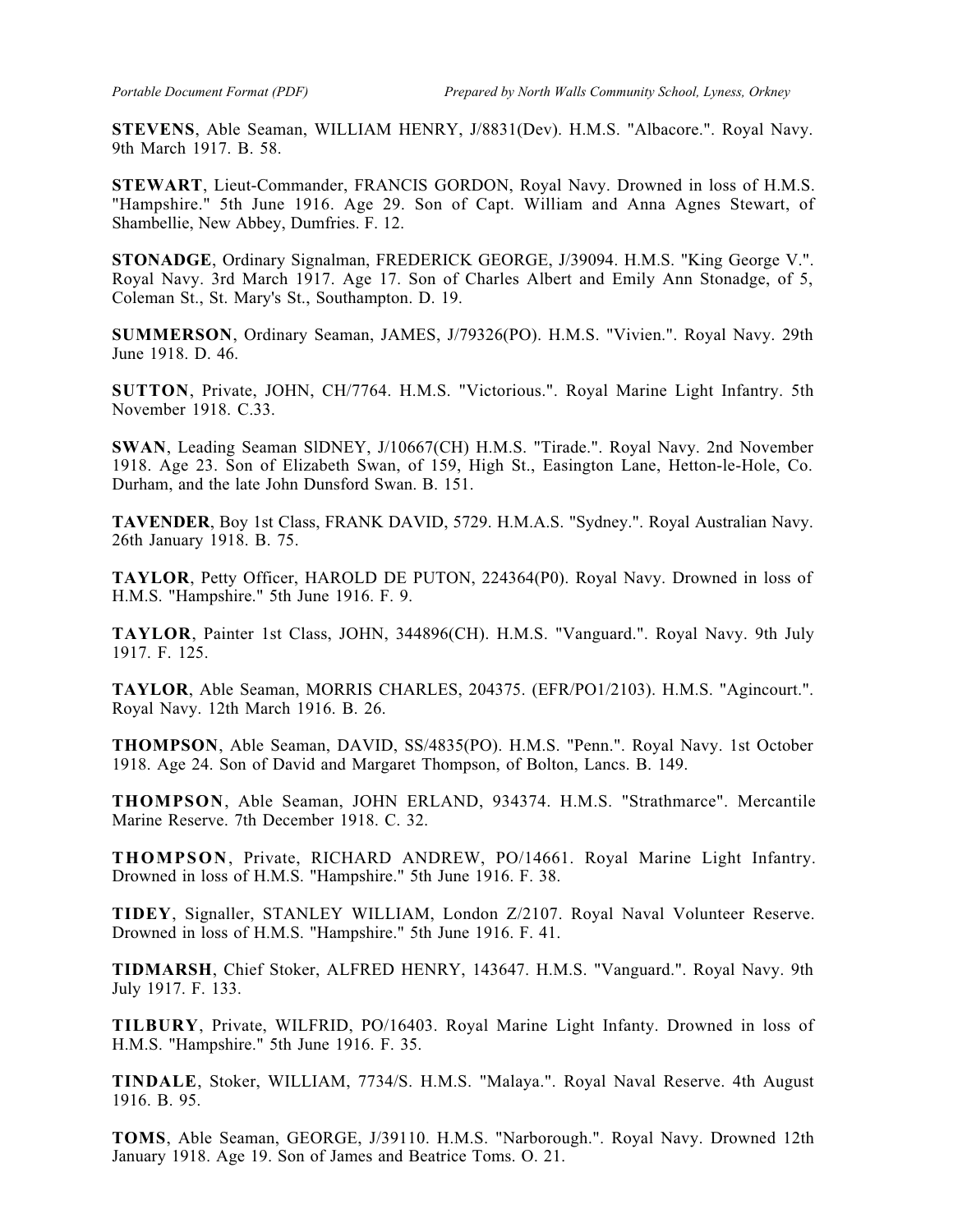**TREFFRY**, Able Seaman, FREDERICK CHARLES, 194374(PO). Royal Navy. Drowned in loss of H.M.S. "Hampshire." 5th June 1916. Age 38. Son of Arthur and Emily Sophia Treffry; husband of Elizabeth Treffy, of 154, Eastfield Rd., Eastney, Portsmouth. Born at Mylor, Falmouth. Awarded Long Service and Good Conduct Medal. F. 90.

**TRIMMER**, Ordinary Seaman, ERNEST, J/63145(PO). H.M.S. "Narborough.". Royal Navy. 12th January 1918. Son of the late Mr. and Mrs. Mary Trimmer, of Rotherwick, Basingstoke, Hants. B. 171.

**TRODD**, Corporal, HENRY VINCENT, PO/15092. Royal Marine Light Infantry. Drowned in loss of H.M.S. "Hampshire." 5th June 1916. F. 30A.

**TUCKER**, Stoker 2nd Class, FRANK ETHELBERT, K/36371(Dev). H.M.S. "Sandhurst.". Royal Navy. 27th February 1917. Age 23. B. 64.

**UPSTALL**, Stoker 1st Class, FREDERICK JOHN, K/20211(Dev). H.M.S. "Sandhurst.". Royal Navy. Died of burns 27th February 1917. Age 23. Son of James C. and Elizabeth Upstall, of 67, Connsbrook Avenue, Strandtown, Belfast. B. 65.

**VALENTINE**, Ordinaly Seaman, ROBERT, J/34061(Dev). H M 5 "Vanguard.". Roya Navy. 90 ly 1917. F. 137A.

**WALKER**, Officer's Cook 2nd Class, JOHN THOMAS, L/4521(PO). H.M.S. "Cyclops II.". Royal Navy. 21st July 1916. B. 96.

**WALLACE**, Leading Telegraphist, HERBERT KENNEDY, Clyde Z/51. H.M. Yacht "Zarefah.". Royal Naval Volunteer Reserve. 8th May 1917. D. 16.

**WALLIS**, Lieutenant, KENNETH FERGUSON ARNOLD, H.M.S. "St. Vincent.". Royal Navy. 22nd January 1918. Age 26. Son of Arnold Joseph and Mary A. Wallis, of 5, Belvoir Terrace, Cambridge. Served in H.M.S. "Temeraire" 1913-17 and fought in the Battle of Jutland. Cadet Capt. at Osborne and Dartmouth Colleges; won the frst prize in the Cadets bayonet competition R.N. and M. Tournament, 1911. B. 14.

**WARD**, Petty Offcer Stoker, WILLIAM, 297076(Dev). H.M.S. "Circe.". Royal Navy. 6th April 1916. O. 34.

**WATERMAN**, Leading Stoker, WILLIAM FRANK, K/4840(PO). Royal Navy. Drowned in loss of H.M.S. "Hampshire. " 5th June 1916. F. 65.

**WATSON**, Stoker 1st Class, THOMAS, K/32151(PO). H.M.S. "Vancouver.". Royal Navy. Killed in a collision at sea in which his ship was involved, 26th June 1918. Age 26. Son of John and Mary Watson; husband of Annie Watson, of 8, North Rd., Wallsend-on-Tyne. Born at Wallsendon-Tyne. B. 143.

**WATTS**, Cook's Mate, FREDERICK WILLIAM, M/4633(PO). H.M.S. "Malaya.". Royal Navy. 1st June 1916. B. 39.

**WEAVER**, Quartermaster, GEORGE, H.M.S. "Victorious.". Mercantile Marine Reserve. Drowned 22nd April 1916. Age 42. Husband of Amelia Weaver, of 20, Tankerville Rd Itchen, Southampton. B. 20.

**WELLS**, Civilian (Canteen Server), LESLIE FRANK, H.M.S. Malaya. Mercantile Marine. 31st May 1916. B. 49.